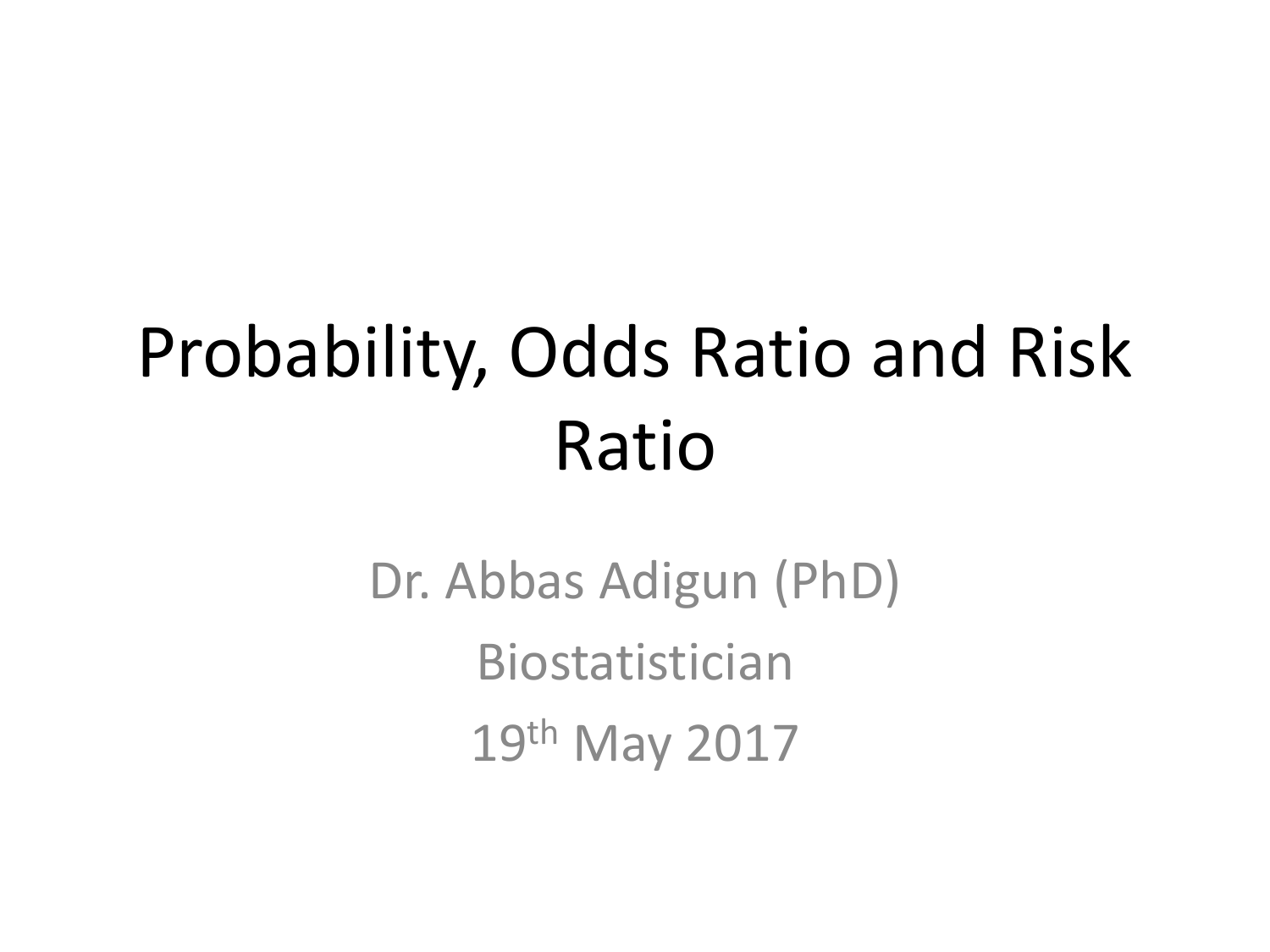# Probability

Probability is a measure of the chance of getting some outcome of interest from some event.

The event might be rolling a dice and the outcome of interest might be getting a six;

or the event might be performing a biopsy with the outcome of interest being evidence of malignancy and so on.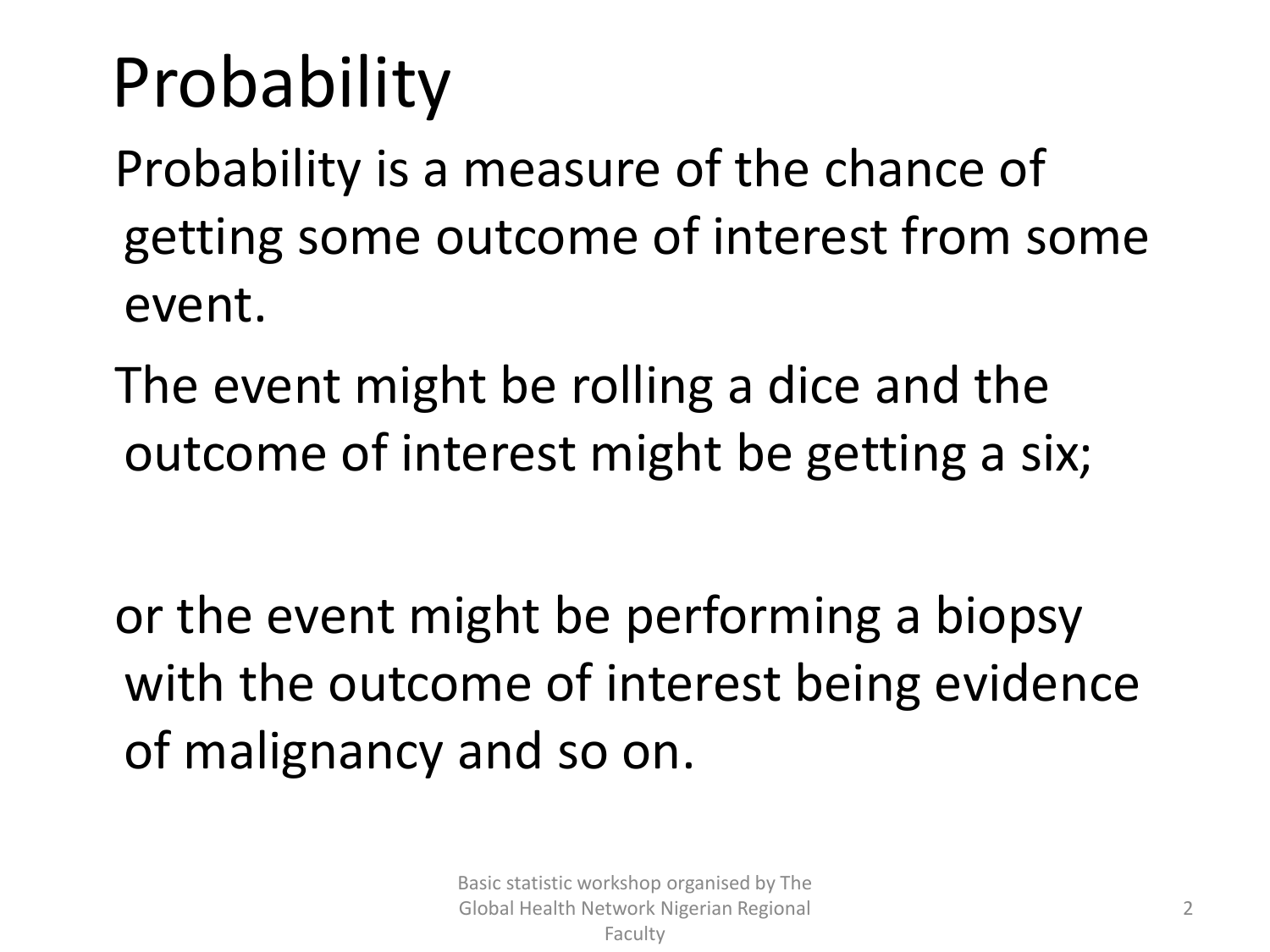# Some basics of probabilty

1.The probability of a particular outcome from an event will lie between zero and one.

- 2. The probability of an event that is certain to happen is equal to one. For example, the probability that everybody dies eventually.
- 3. The probability of an event that is impossible is zero. For example, throwing a seven with a normal dice.
- 4. If an event has as much chance of happening as of not happening, then it has a probability of  $\frac{1}{2}$  or 0.5.
- 5. If the probability of an event happening is *p*, then the probability of the event *algebra in a pering* is  $1 - p$ .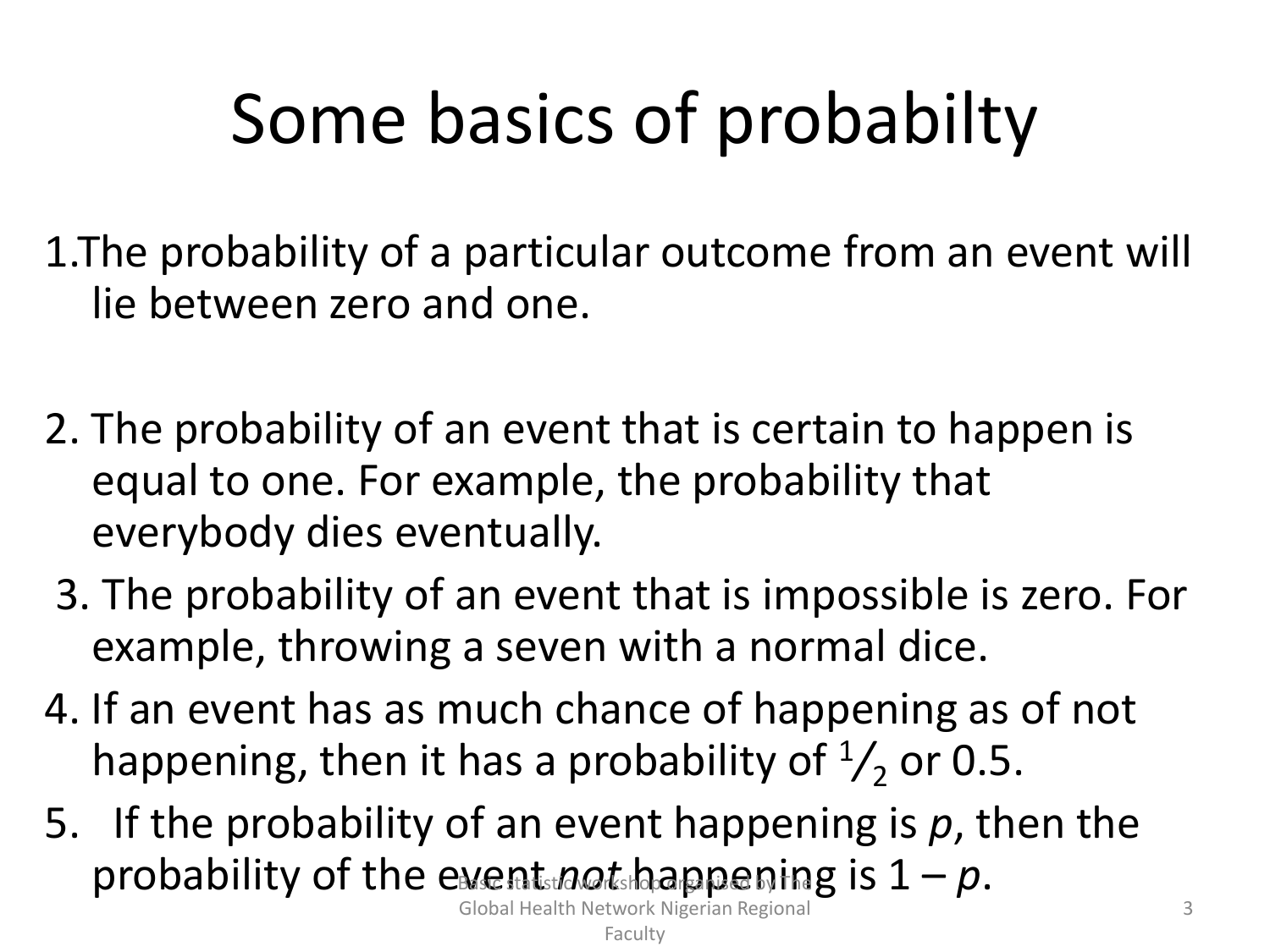## **Calculating probability**

The probability of a particular outcome from an event is equal to the number of outcomes that favour that event, divided by the *total* number of possible outcomes.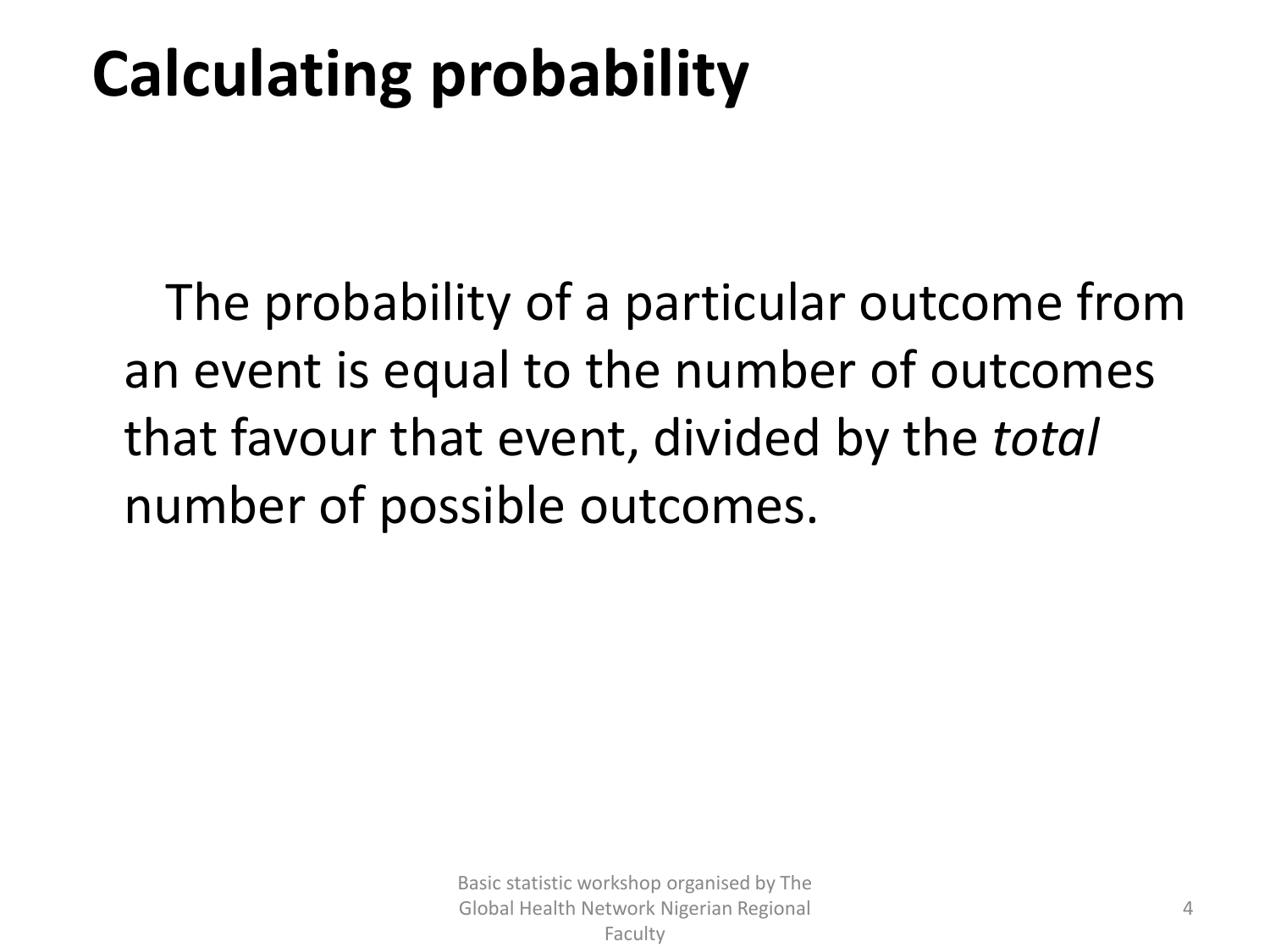### Example

Consider a simple example: What is the probability of getting an even number when you roll a dice?

Total number of possible outcomes *=* 6 (1 or 2 or 3 or 4 or 5 or 6)

Total number of outcomes favouring the 'event an even number' *=* 3 (i.e. 2 or 4 or 6)

So, the probability of getting an even number =  $3/6 = \frac{1}{2}$ = 0.5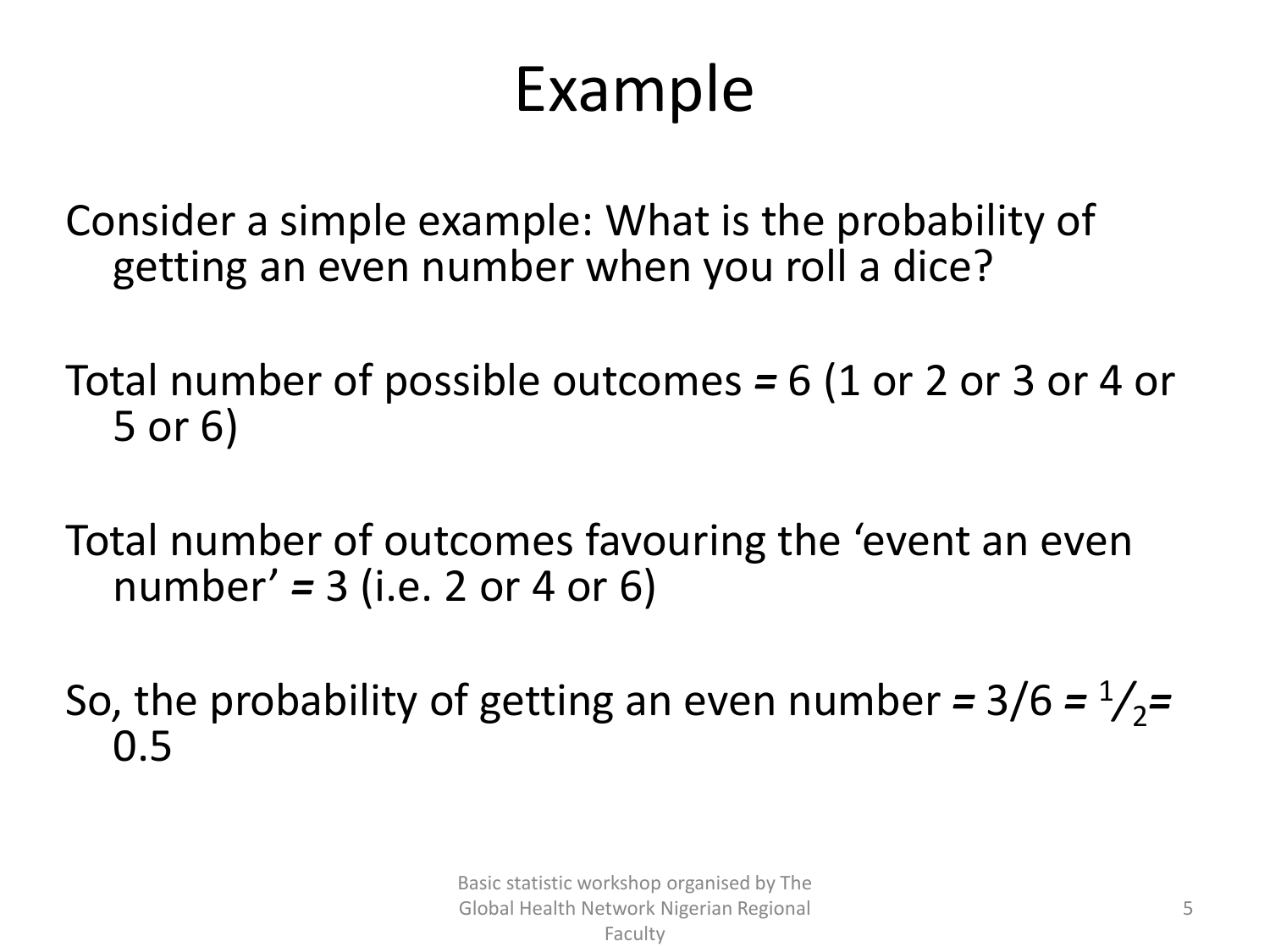However, In the real world you will often have to use what is called the *proportional frequency* approach, which uses existing frequency data as the basis for probability calculations.

**Example**: Consider the table below which shows the causes of blunt injury to limbs. The table shows that the sum of proportional frequency is equal to one which implies that it can be interpreted as equivalent to probabilities.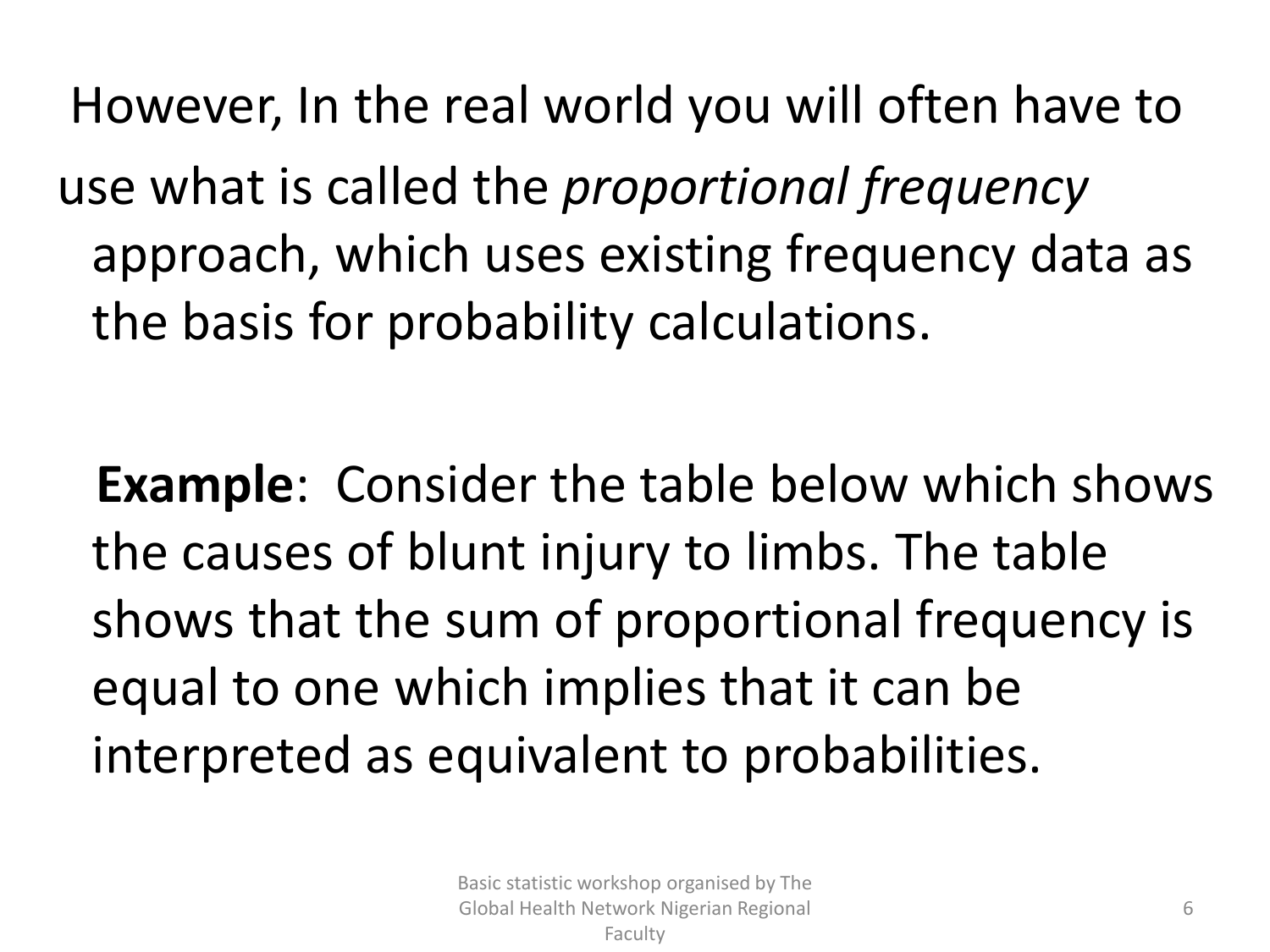|                         | $N=75$                |                               |
|-------------------------|-----------------------|-------------------------------|
| <b>Causes of injury</b> | <b>No of Patients</b> | <b>Proportional frequency</b> |
| Falls                   | 46                    | 0.613                         |
| Crush                   | 20                    | 0.267                         |
| Motor vehicle crash 6   |                       | 0.08                          |
| Other                   | 3                     | 0.040                         |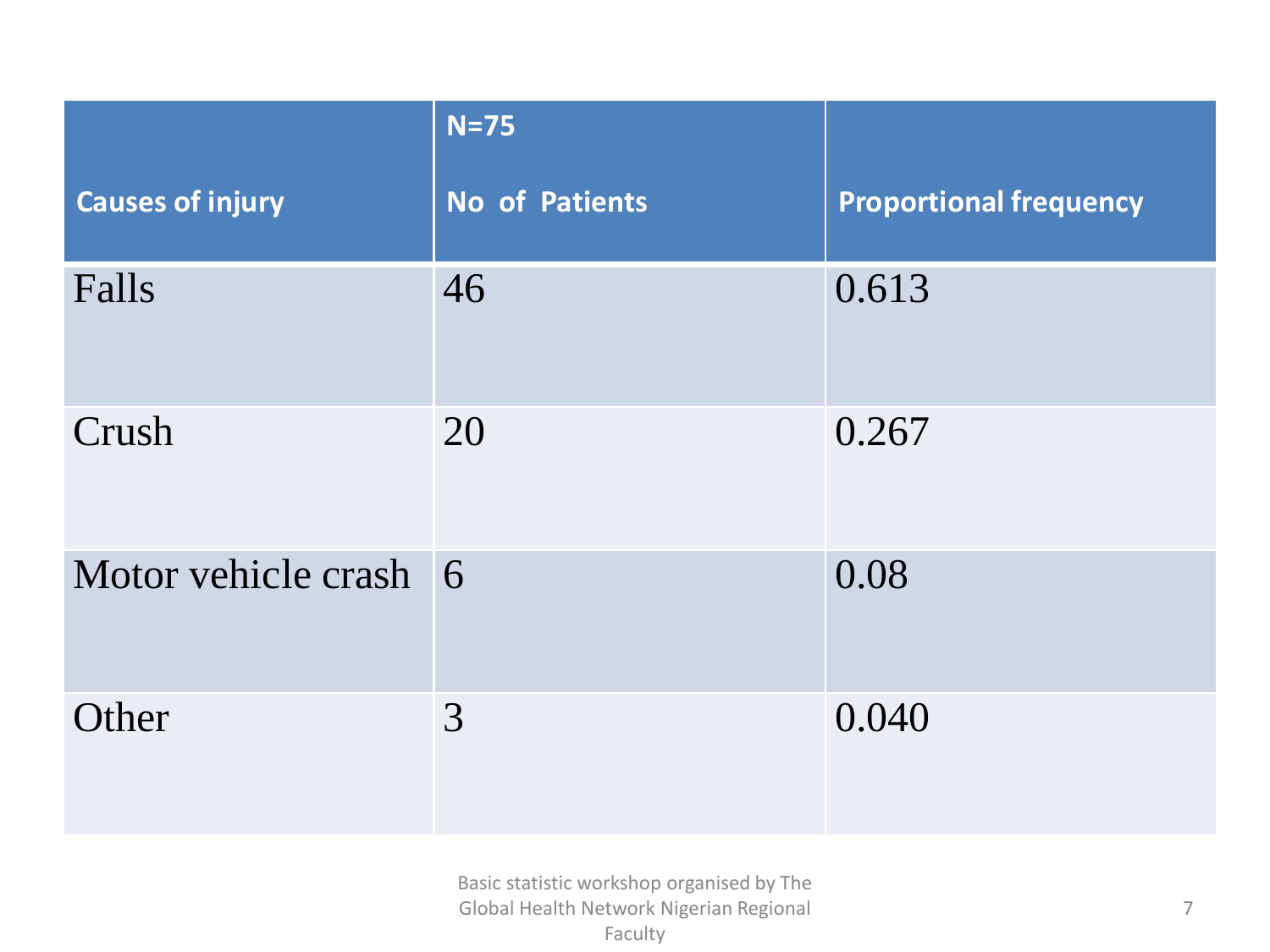What is the probability that if you chose one of these 75 patients at random their injury will have been caused by a Motor vehicle crash?

The probability is 0.08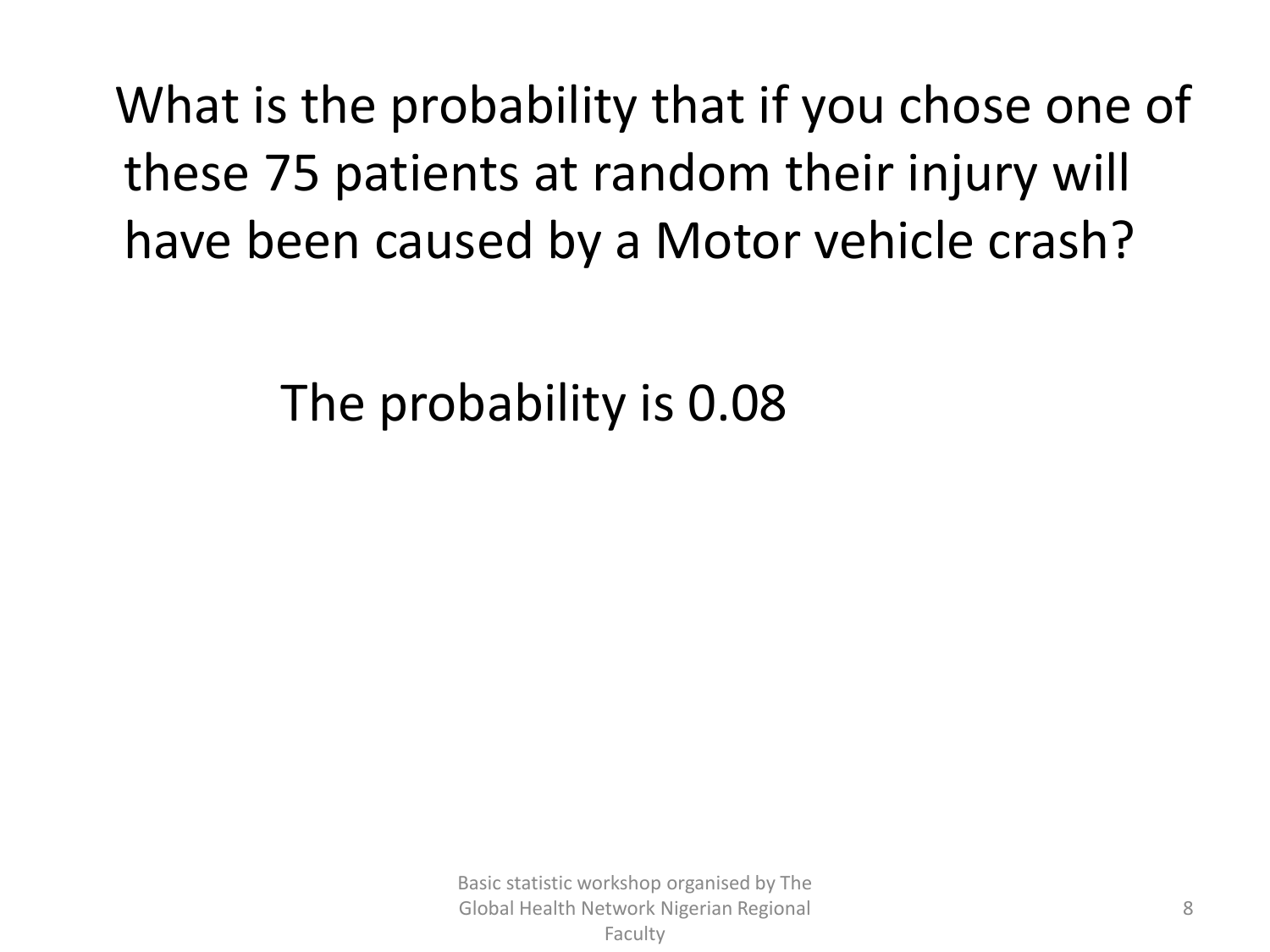#### **Risk**

The risk of any particular outcome from an event is equal to the number of favourable outcomes divided by the total number of outcomes. This implies risk is the same as probability.

As an example, let us look at the contingency table 6.1 from the cohort study of coronary heart disease (CHD) in adult life and the risk factor 'weighing 8.16 kg or less at the age of one year.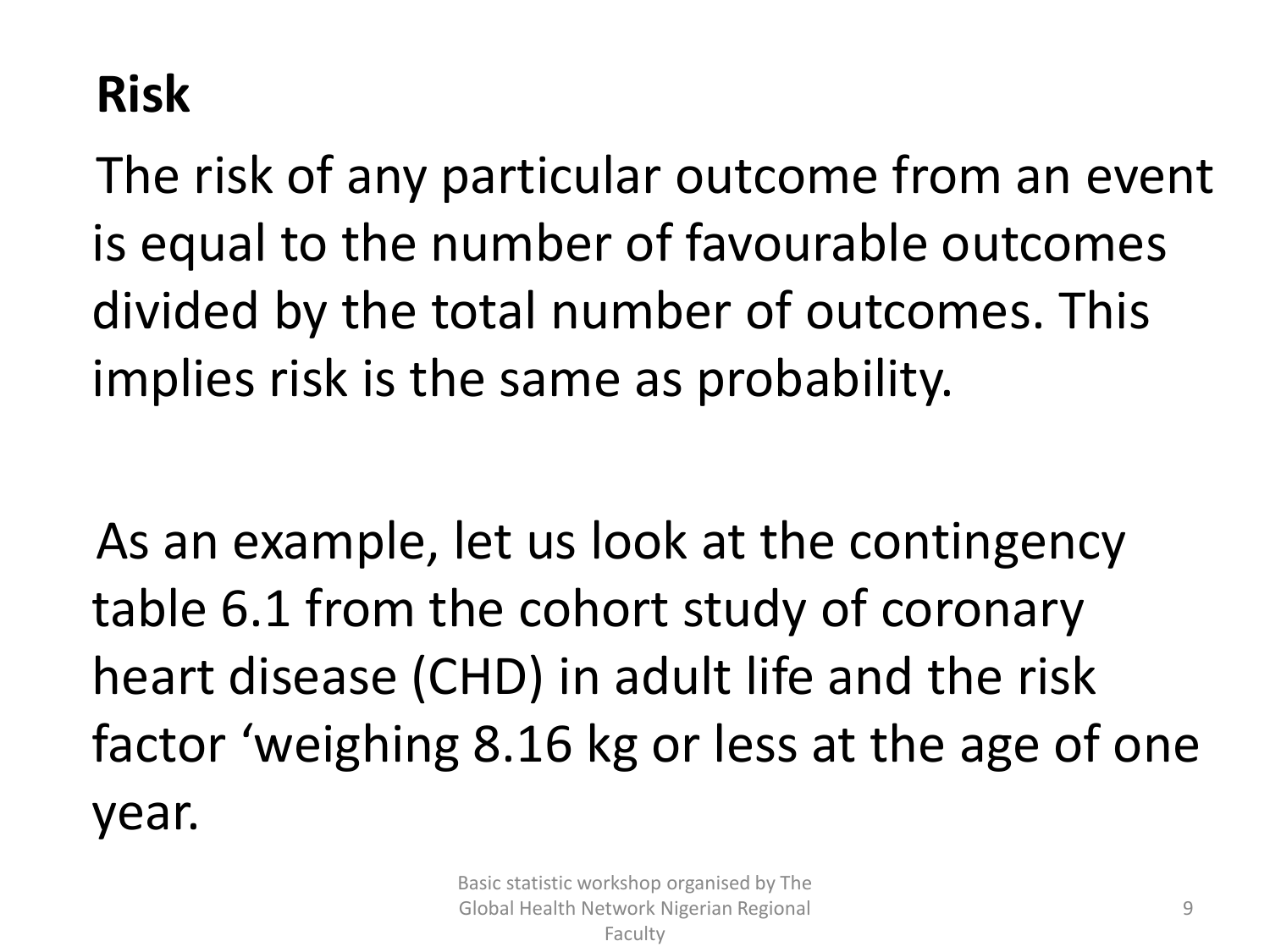|                                                     |  |                        | Weighed less than 8.16kg at age 1 |     |       |
|-----------------------------------------------------|--|------------------------|-----------------------------------|-----|-------|
|                                                     |  |                        | yes                               | no  | Total |
|                                                     |  | yes                    | $\overline{4}$                    | 38  | 42    |
| Has CHD                                             |  | $\mathbf{n}\mathbf{o}$ | 11                                | 237 | 248   |
|                                                     |  |                        |                                   |     | 290   |
| Totalatistic workshop organised by The 5<br>Faculty |  |                        |                                   |     |       |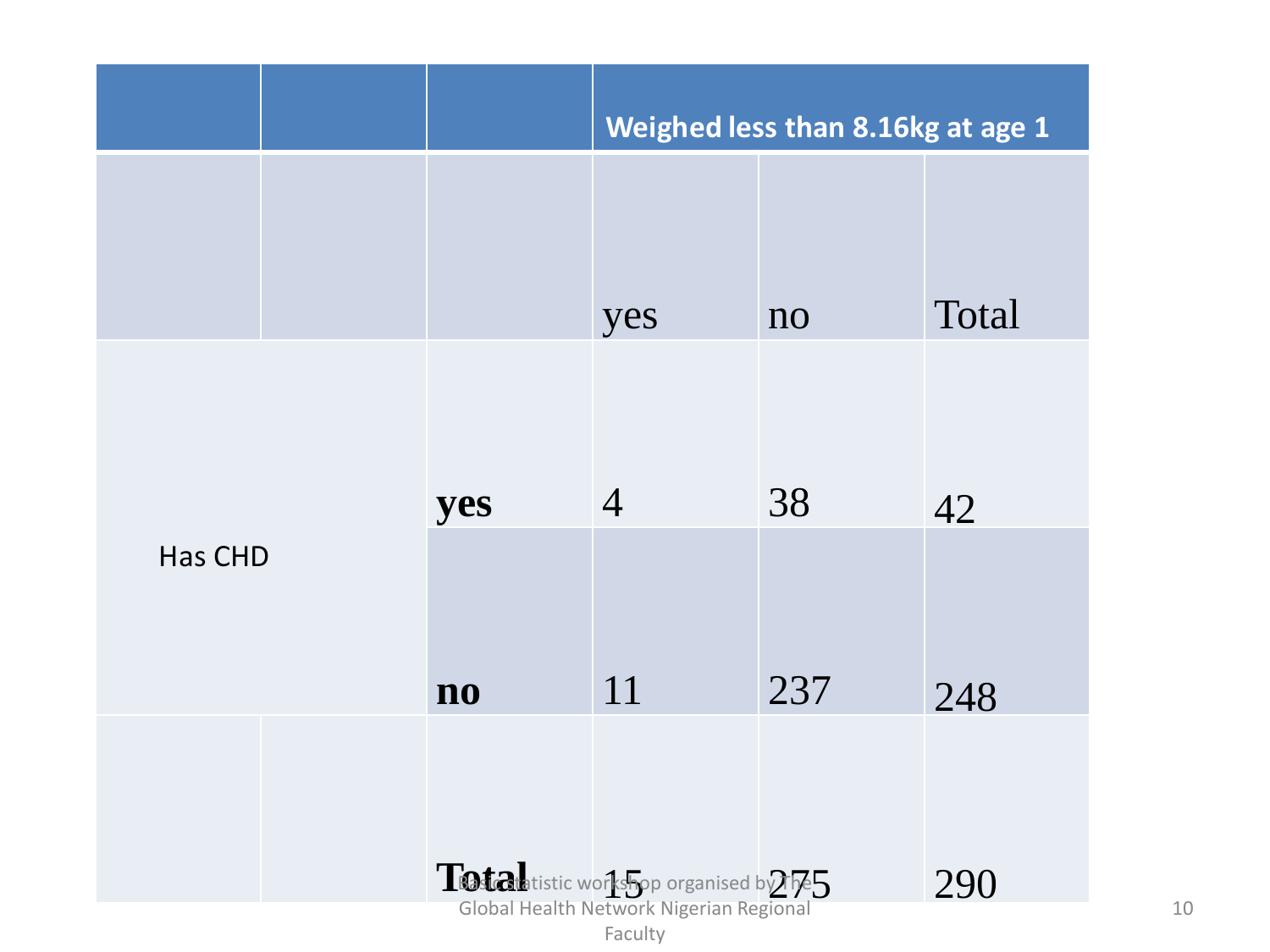To find the risk that an individual who weighed <= 8.16kg at one year will have CHD.

no of people who weighed  $\leq$  8.16kg and had CHD Risk= no of people who weighed  $\leq$  8.16kg

# =

#### =0.2667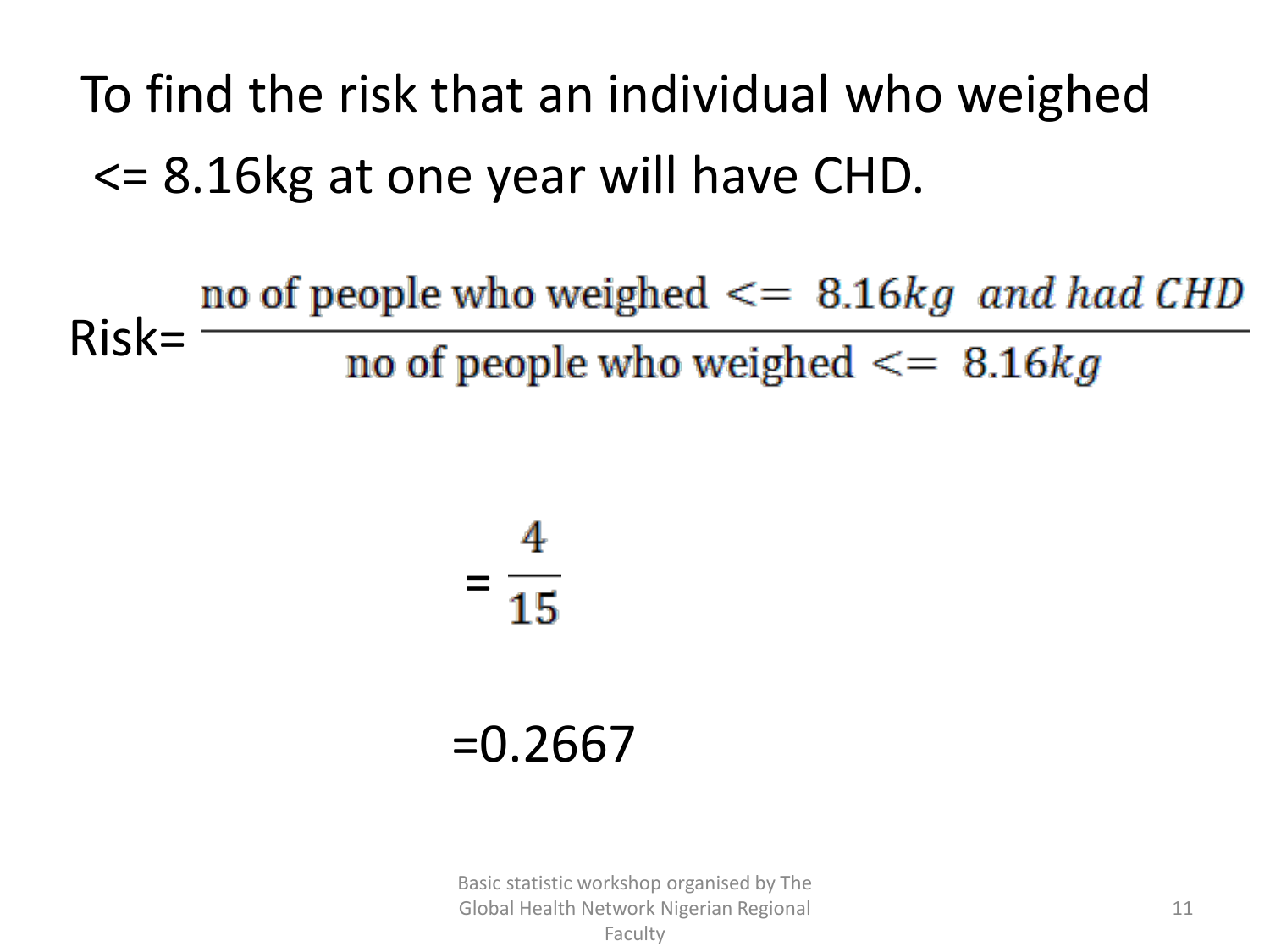Also, find the risk for an individual who weighed > 8.16kg at one year will have CHD

no of people who weighed  $> 8.16 kg$  and had CHD<br>Risk = no of people who weighed  $> 8.16$ 

> $\frac{38}{275}$ =

#### $= 0.1382$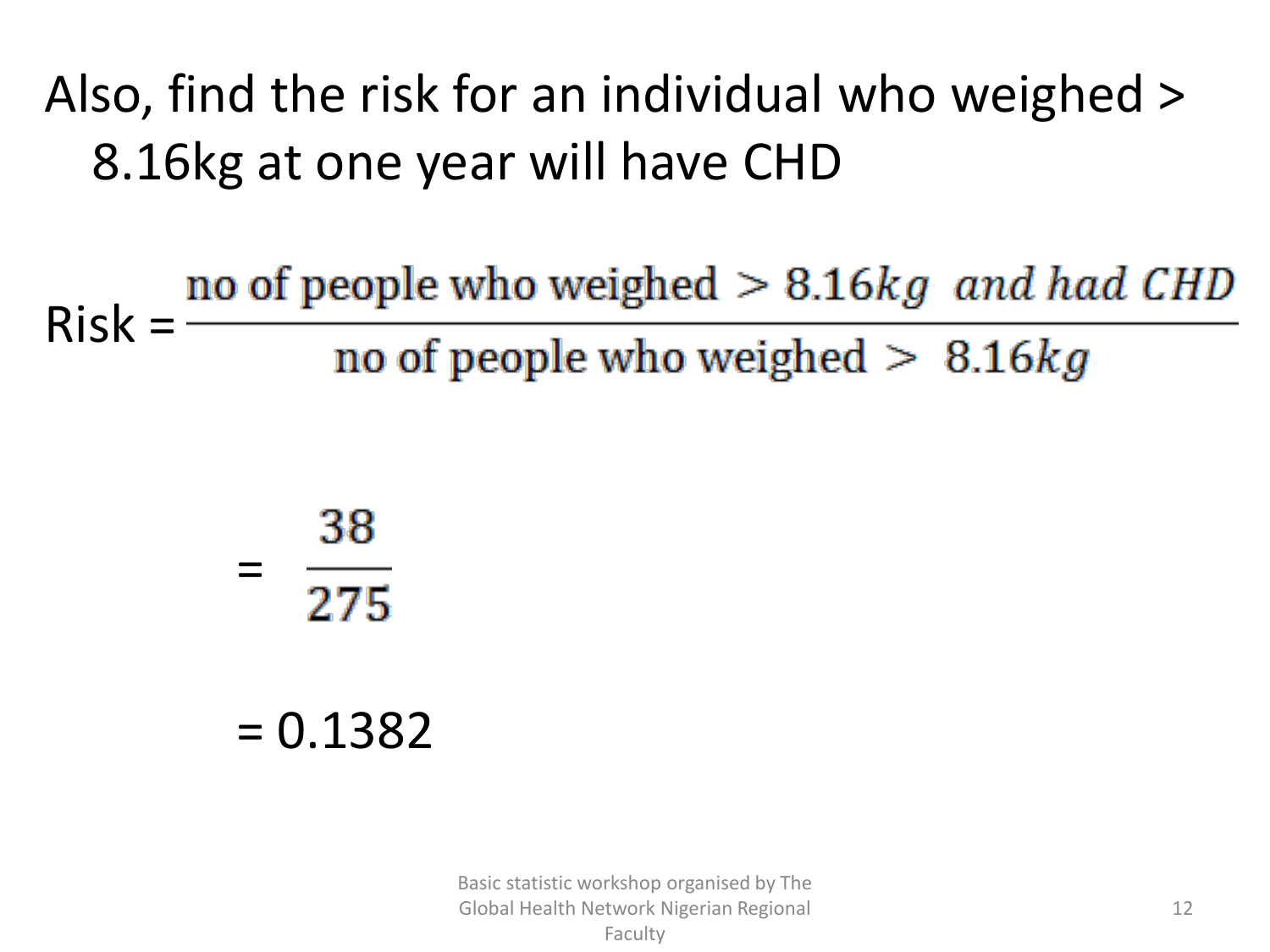The risk for a single group, as it is described it above, is also known as the *absolute risk*, mainly to distinguish it from *relative risk*, which is the risk for one group *compared* to the risk for some other group.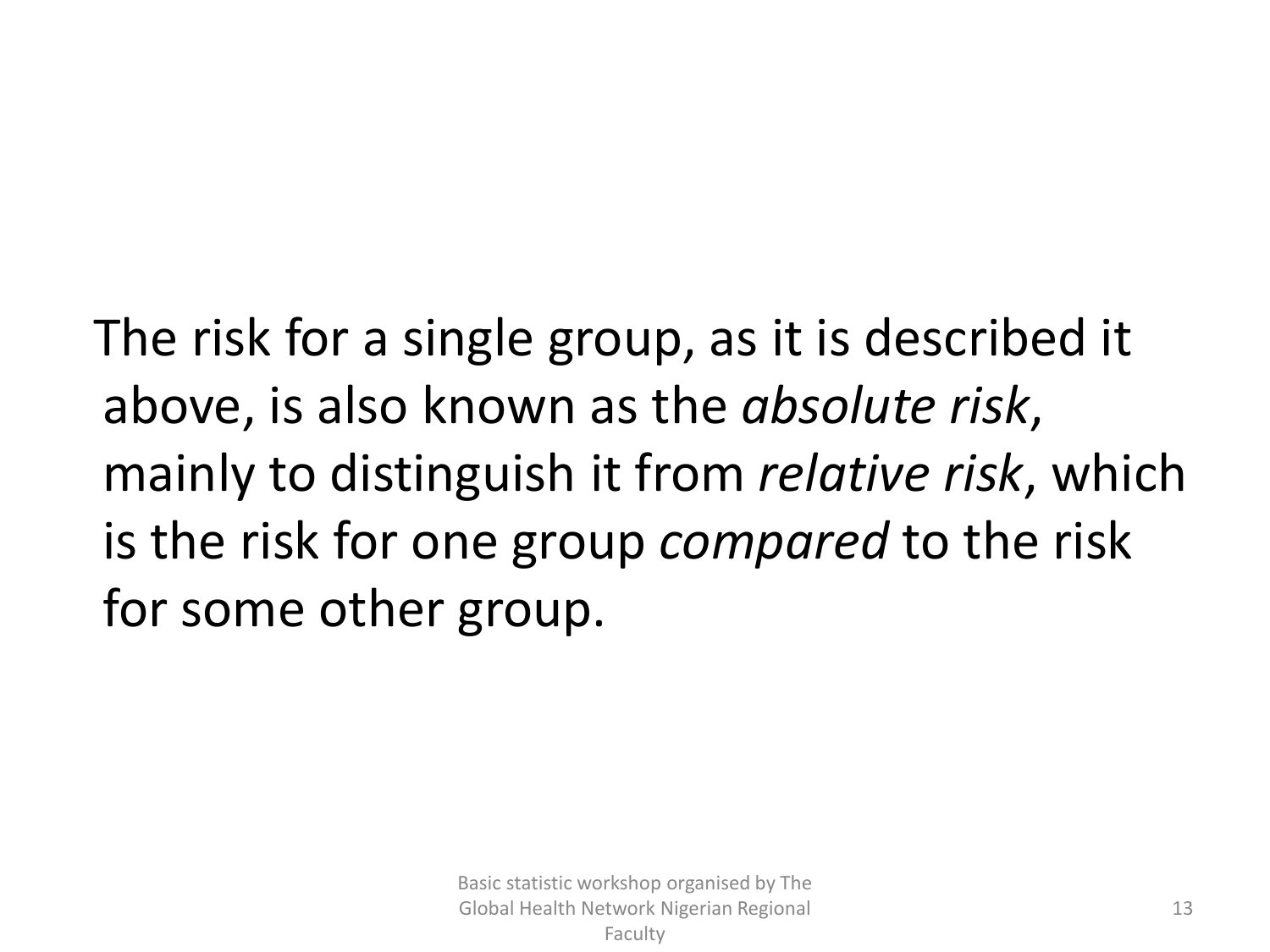#### **The risk ratio**

In practice, risks and odds for a single group are not nearly as interesting as a *comparison* of risks and odds between *two* groups. For risk you can make these comparisons by dividing the risk for one group (usually the group exposed to the risk factor) by the risk for the second, non-exposed, group. This gives us the *risk ratio*.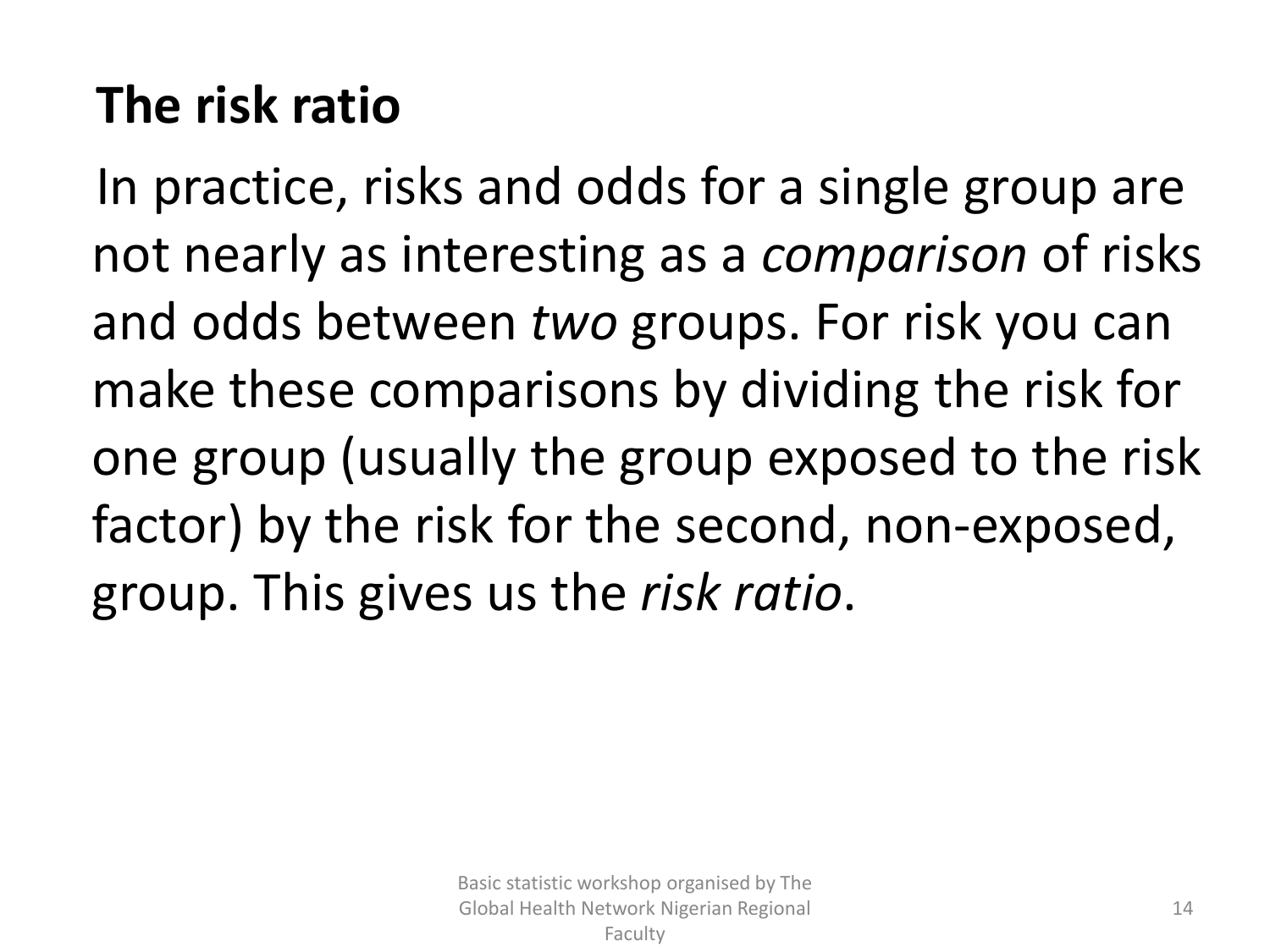We can generalize the risk ratio calculation with the help of contingency table like the table 6.2 where the cell values a represented as *a b c and d*

|                |     | Group exposed to risk factor |             |       |
|----------------|-----|------------------------------|-------------|-------|
|                |     | yes                          | no          | Total |
| Has<br>disease | yes | a                            | $\mathsf b$ | $a+b$ |
|                | no  | C                            |             | $c+d$ |
| Total          |     | $a + c$                      | $b+d$       |       |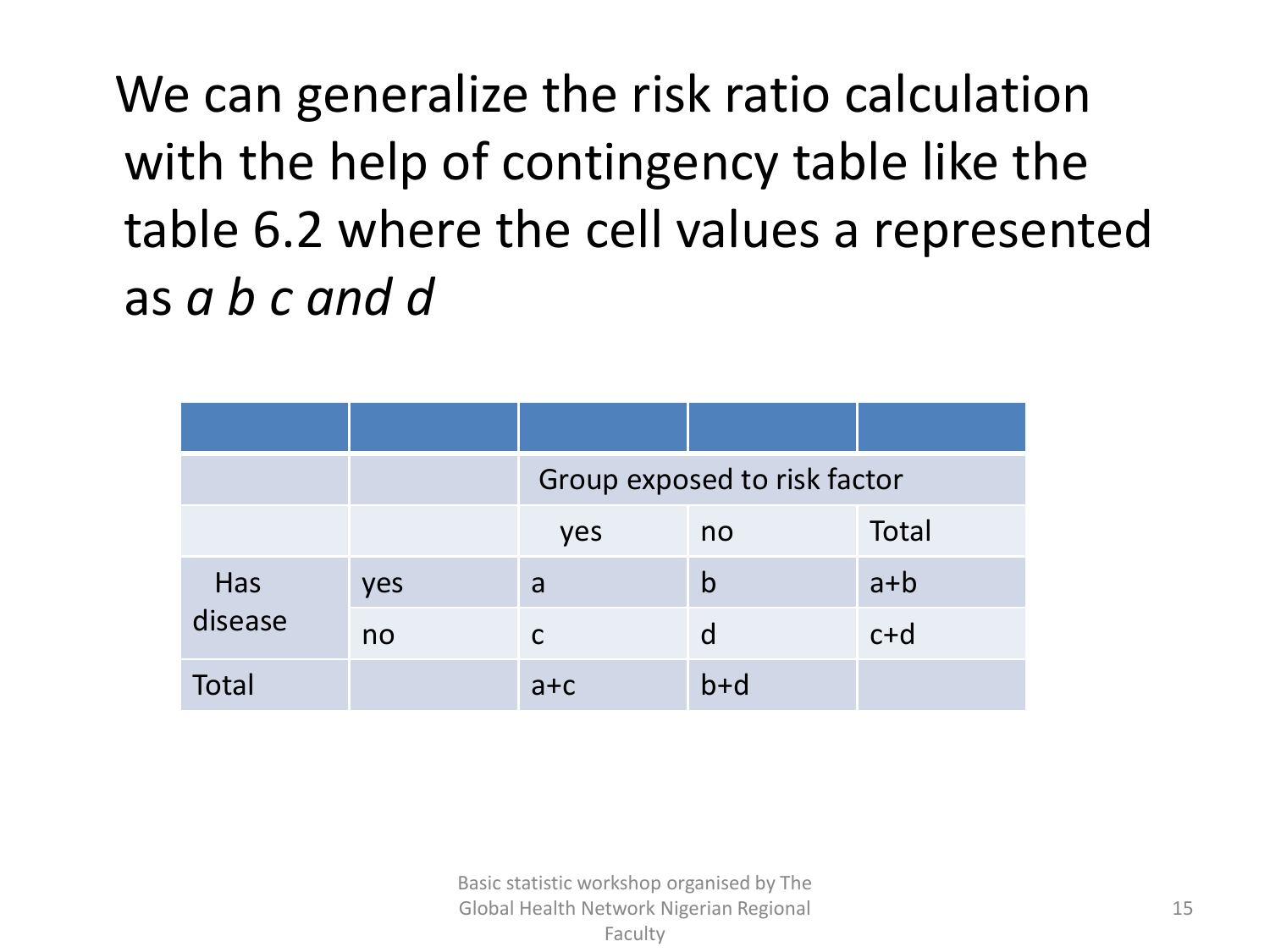Among those exposed to the risk factor,

$$
risk of disease = \frac{a}{(a + c)}
$$

#### Among those not exposed,

# risk of disease =  $\frac{a}{b+d}$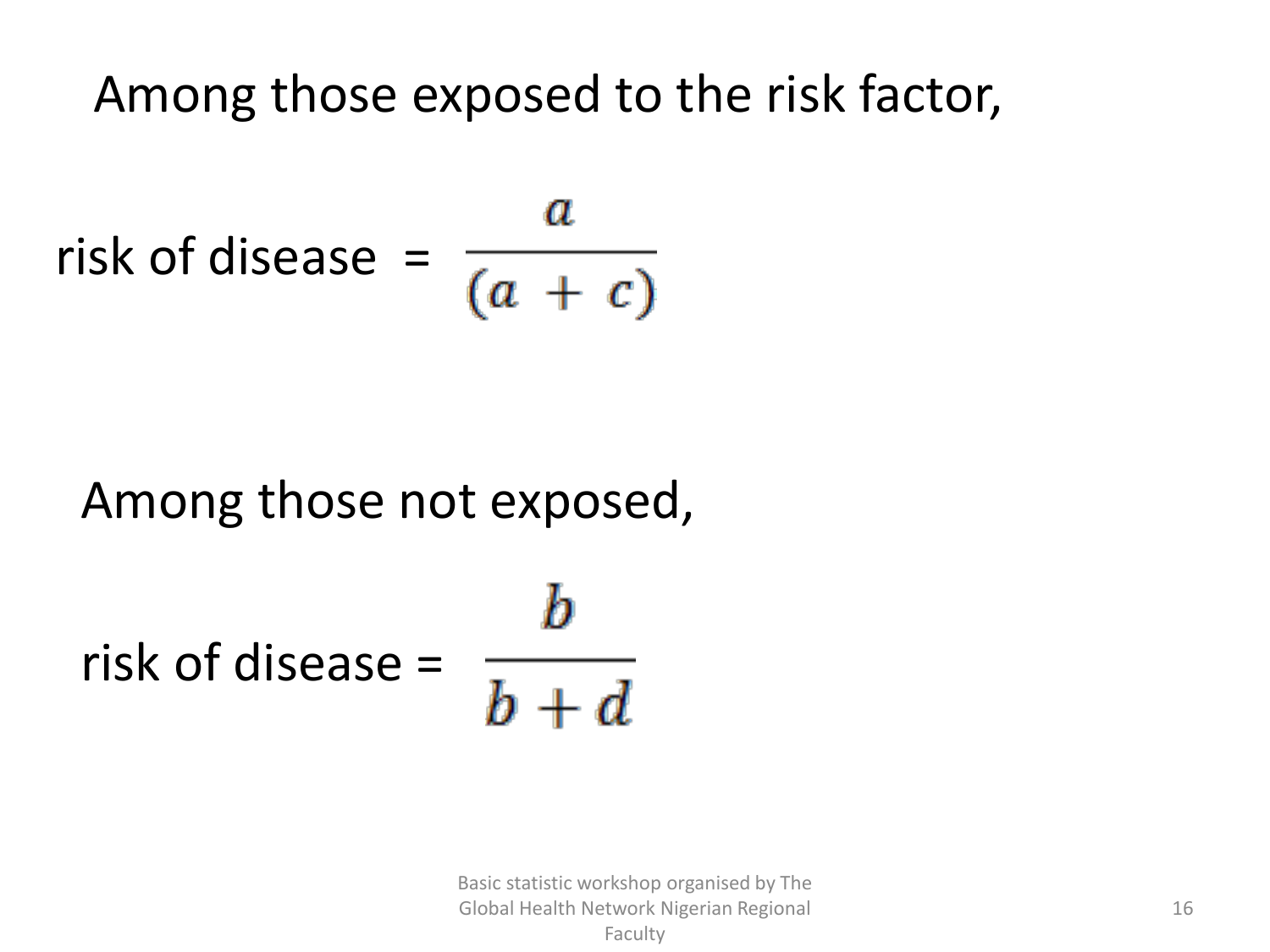#### The risk ratio is therefore is

$$
=\frac{a}{(a+c)}\bigg/\frac{b}{b+d}
$$

$$
=\frac{a(b+d)}{b(a+c)}
$$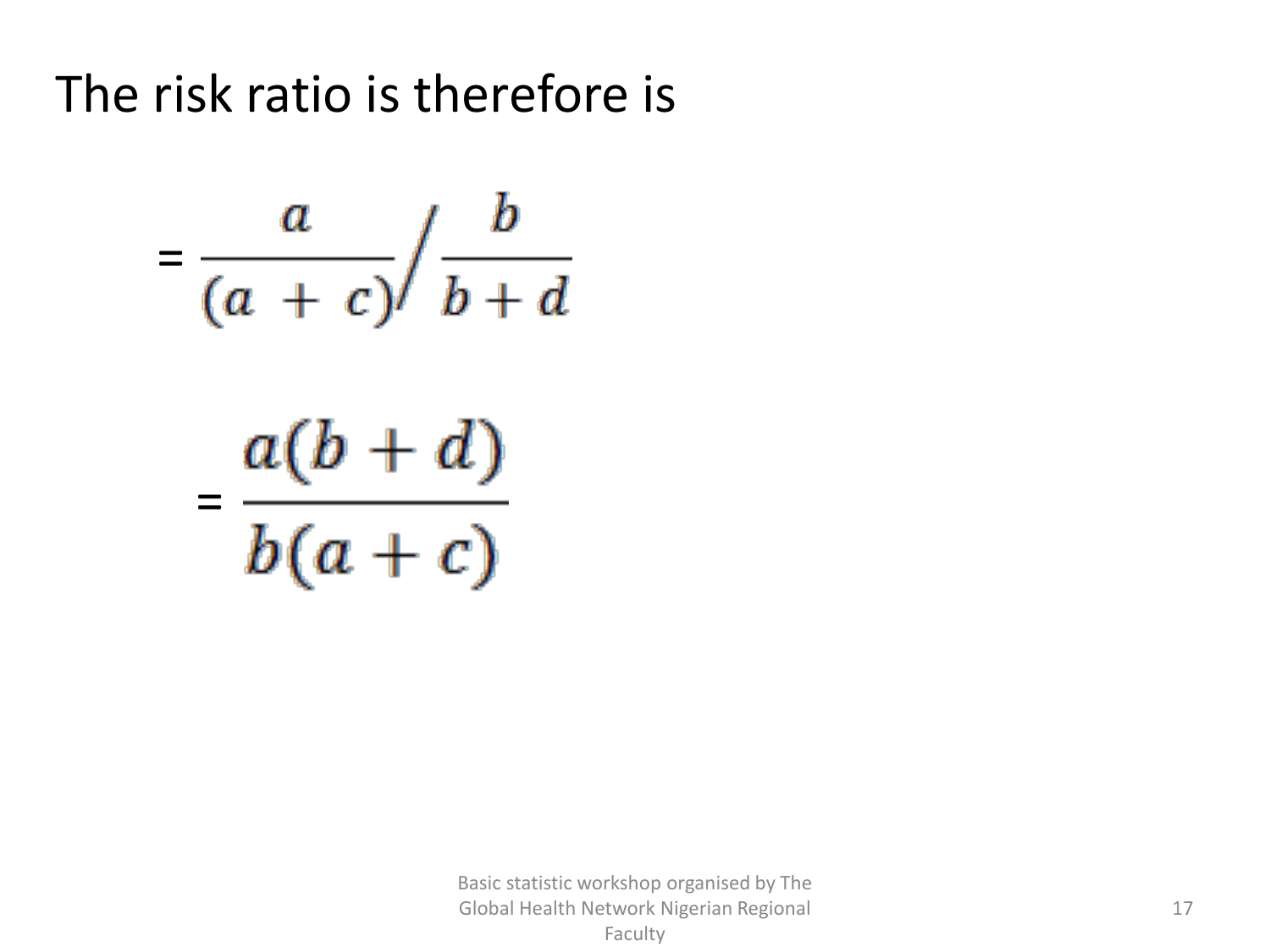Worked example

Find the risk ratio of having CHD between those two groups.

Solution

$$
a = 4, b = 38, c = 11, d = 23
$$
  
= 
$$
\frac{4(38 + 237)}{38(4 + 11)}
$$
  
= 
$$
\frac{1100}{570}
$$
  
= 1.9298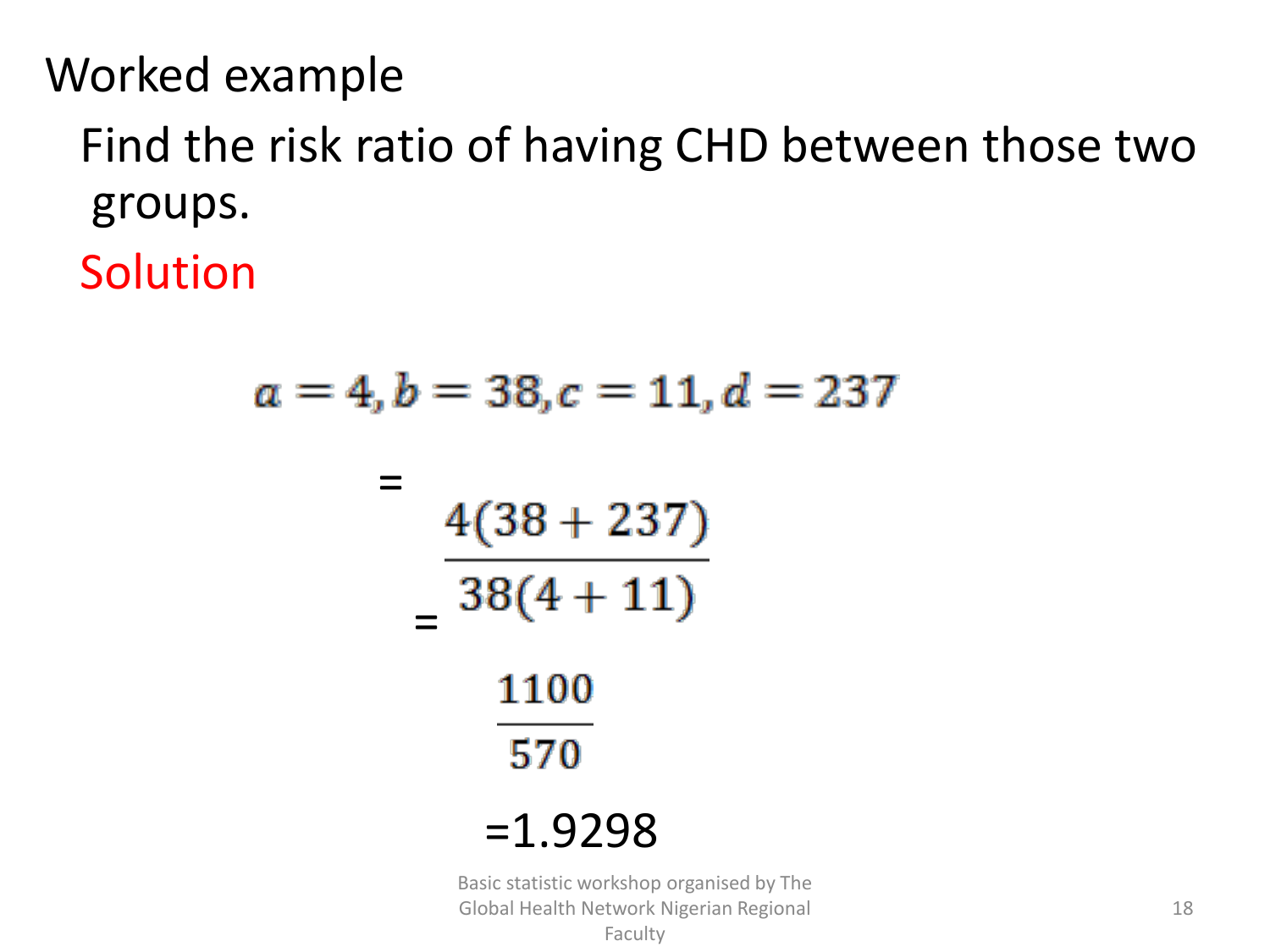Stata command

use "C:\Users\ADIGUM\Desktop\abuja\risk.dta", clear cs diseasevariable exposurevariable, exact cs chd weight less 8 16

if you already have the contingency table csi 4 38 11 237 or csti 4/15 38/275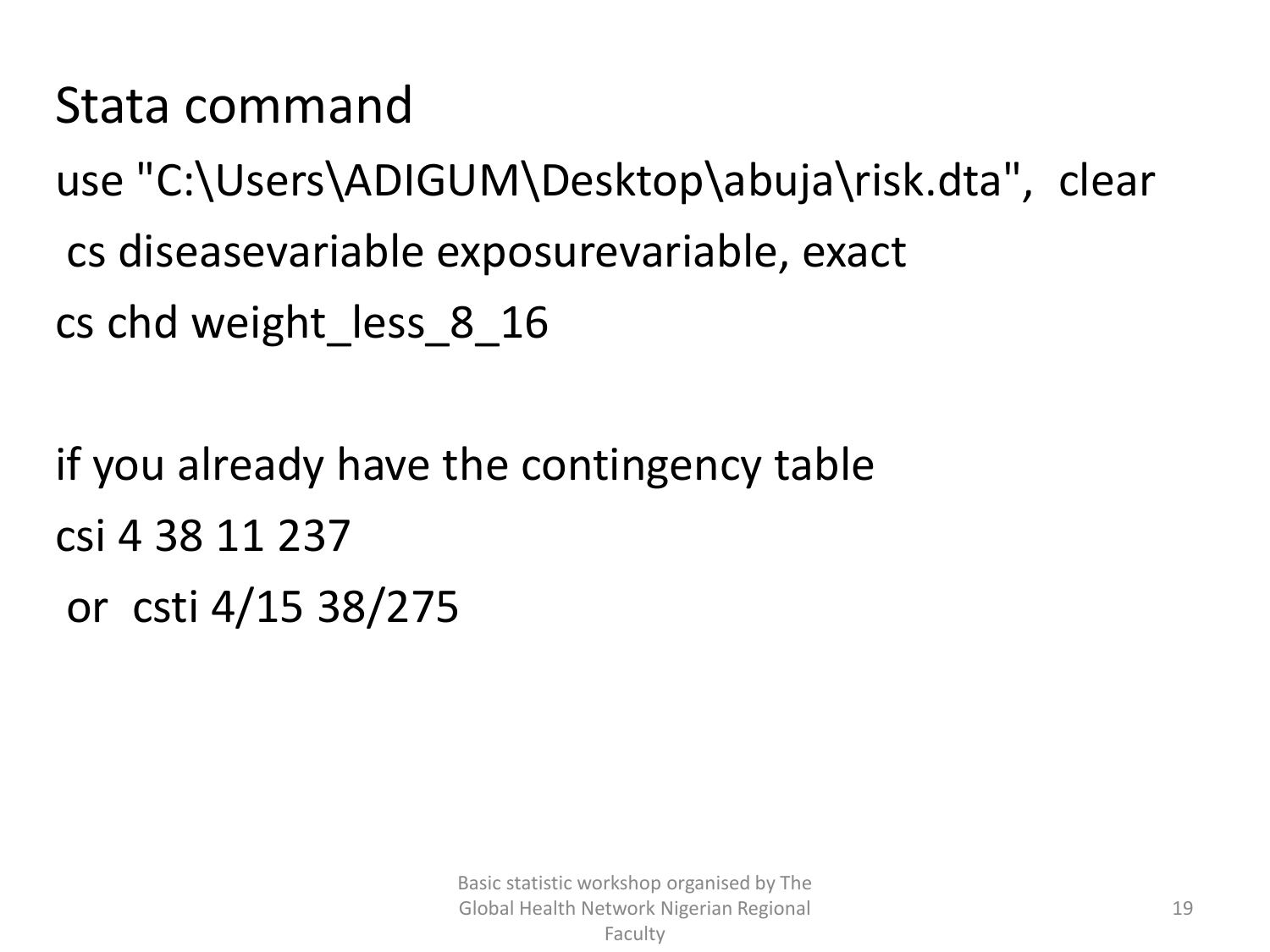#### **Odds**

The *odds* for an event is equal to the number of outcomes favourable to the event divided by the number of outcomes not favourable to the event.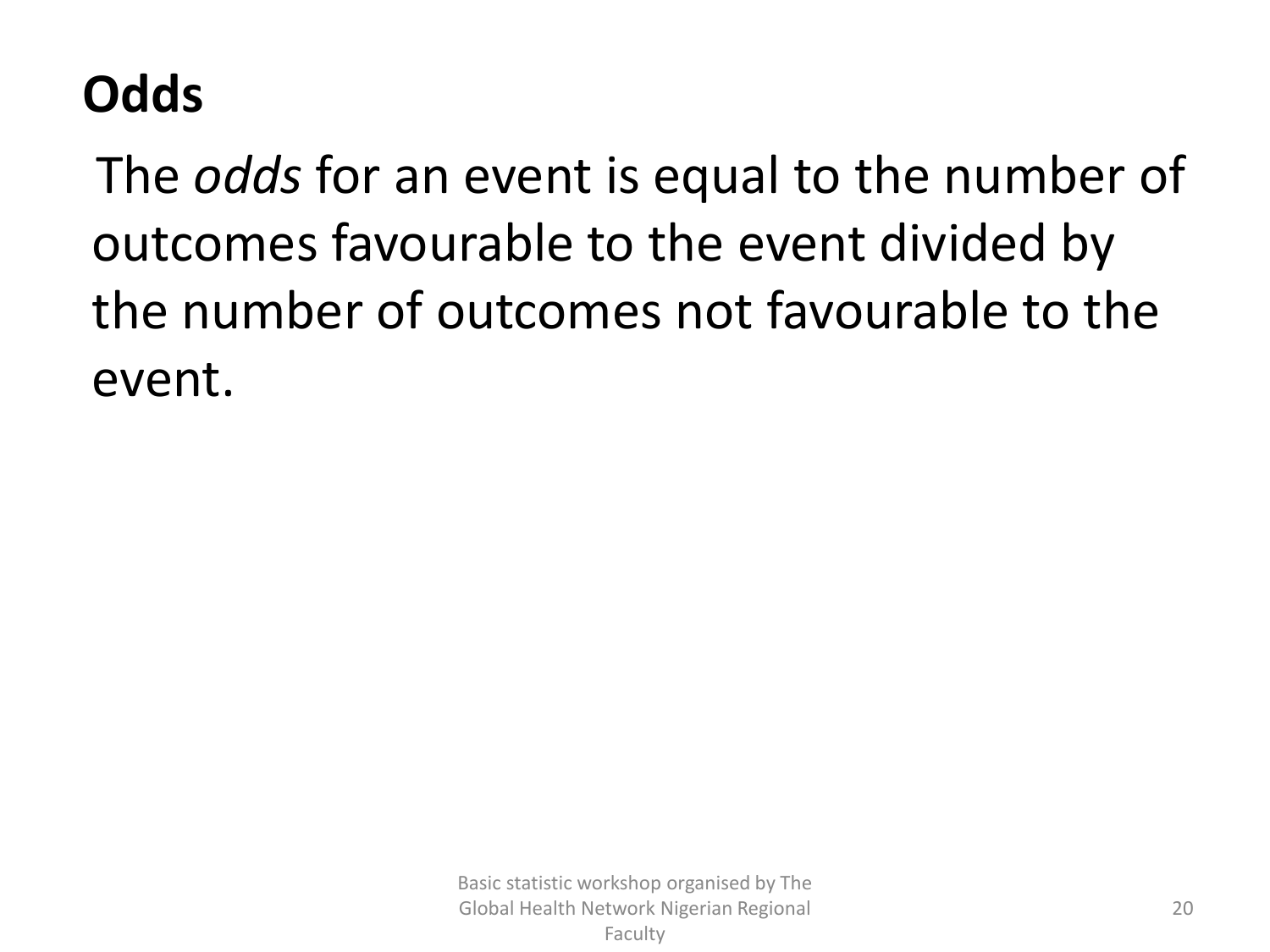Notice that:

- 1. The value of the odds for an outcome can vary from zero to infinity.
- 2. When the odds for an outcome are less than one, the odds are *unfavourable* to the outcome; the outcome is *less* likely to happen than it is *to* happen.
- 3. When the odds are equal to one, the outcome is as likely to happen as not.
- 4. When the odds are greater than one, the odds are *favourable* to the outcome; the outcome is *more* likely to happen than not.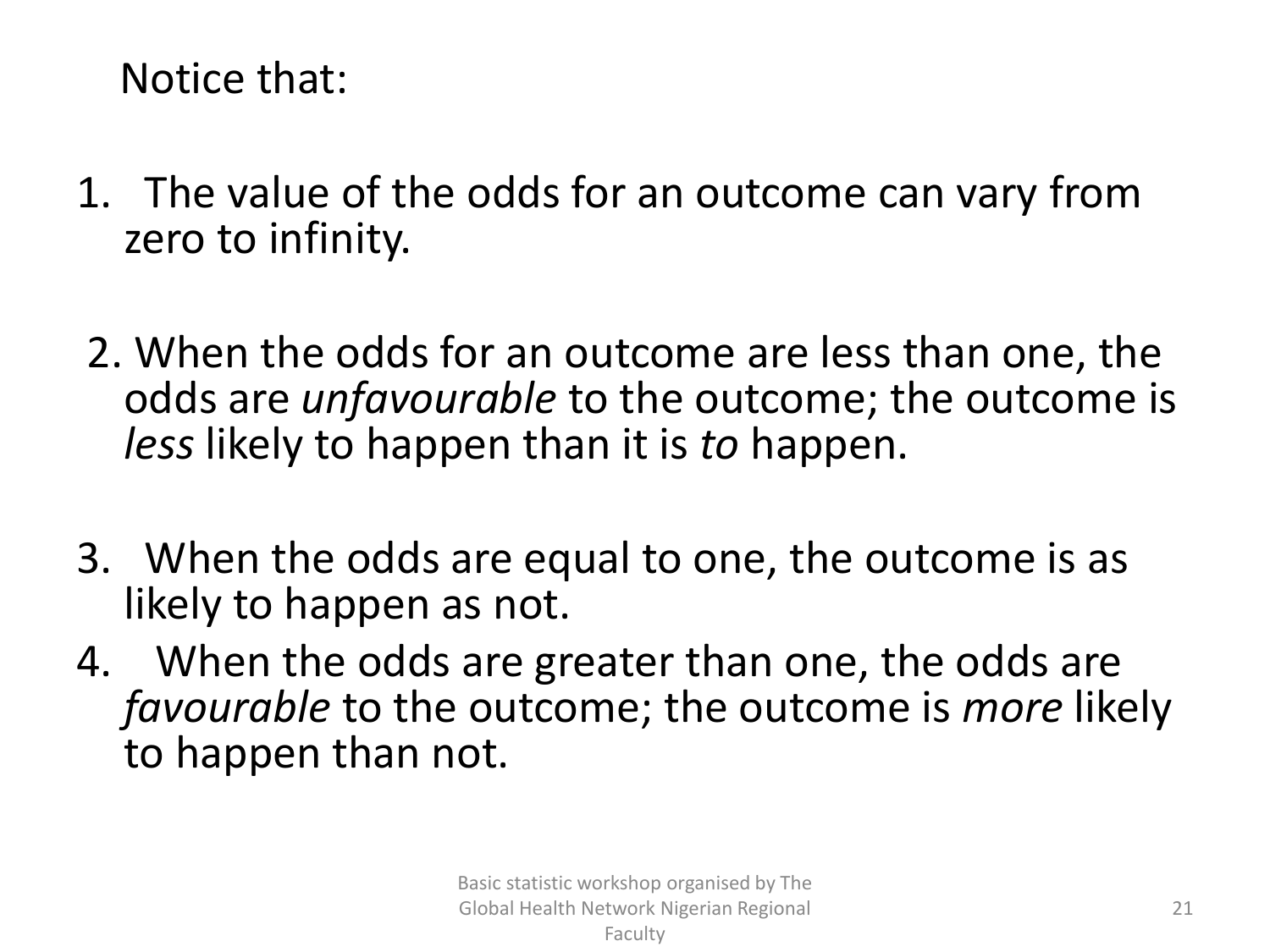#### Example

The table A underneath shows the outcome from the exercise and stroke a case-control study for those subjects who had and who had not exercised during the age between 15 and 25. Table A

|                                                         |     | Cases (Stroke) | Control |
|---------------------------------------------------------|-----|----------------|---------|
| Exercised undertaken<br>during the age<br>between 15-25 | yes | 55             | 130     |
|                                                         | no  | 70             | 68      |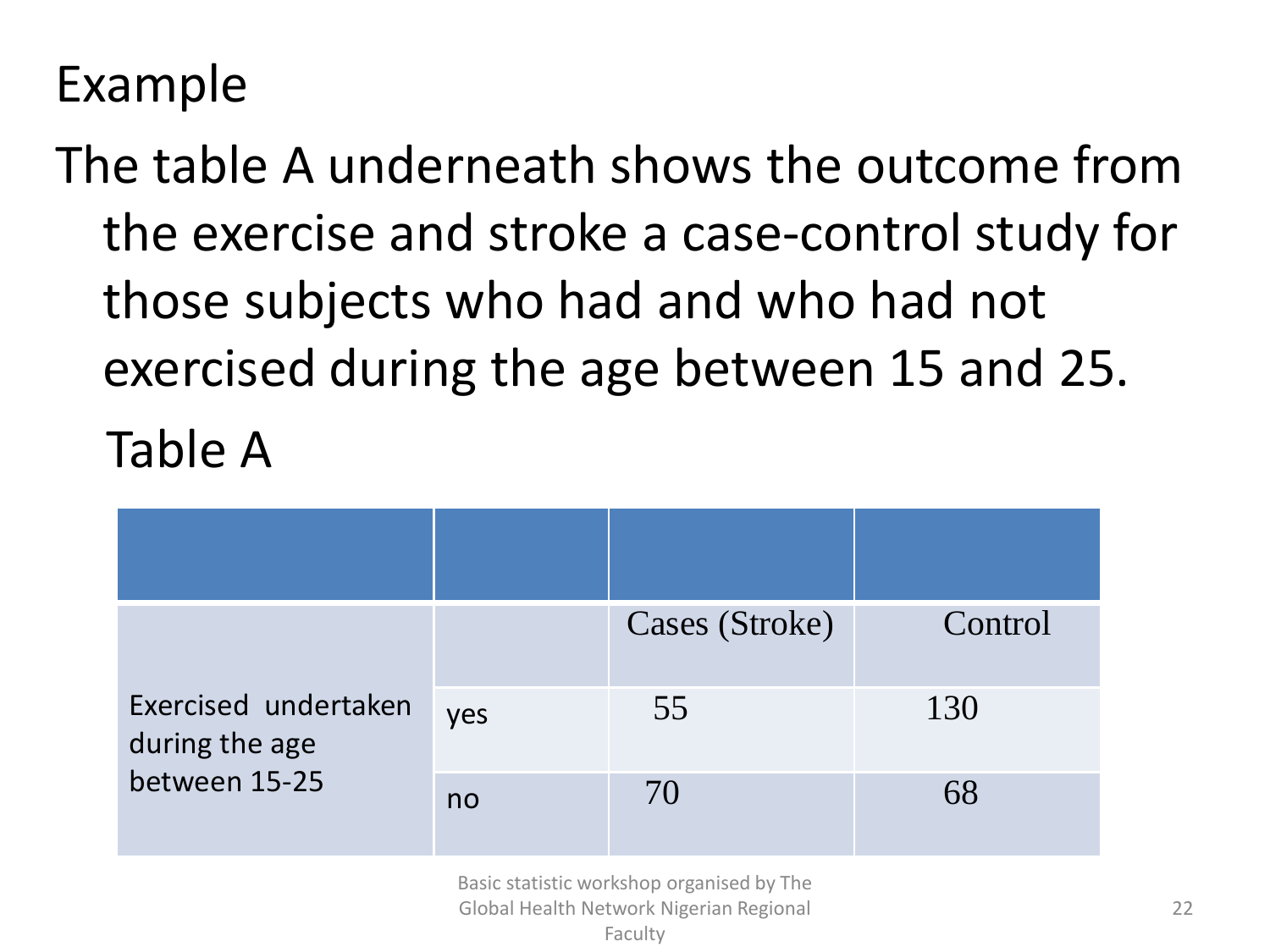From the table we can find the odds of exercise among those who had stroke

Odds of exercise among those who had stroke

numbers of cases who exercise

number of cases without exercise

 $\frac{55}{70}$ 

=

 $= 0.7857$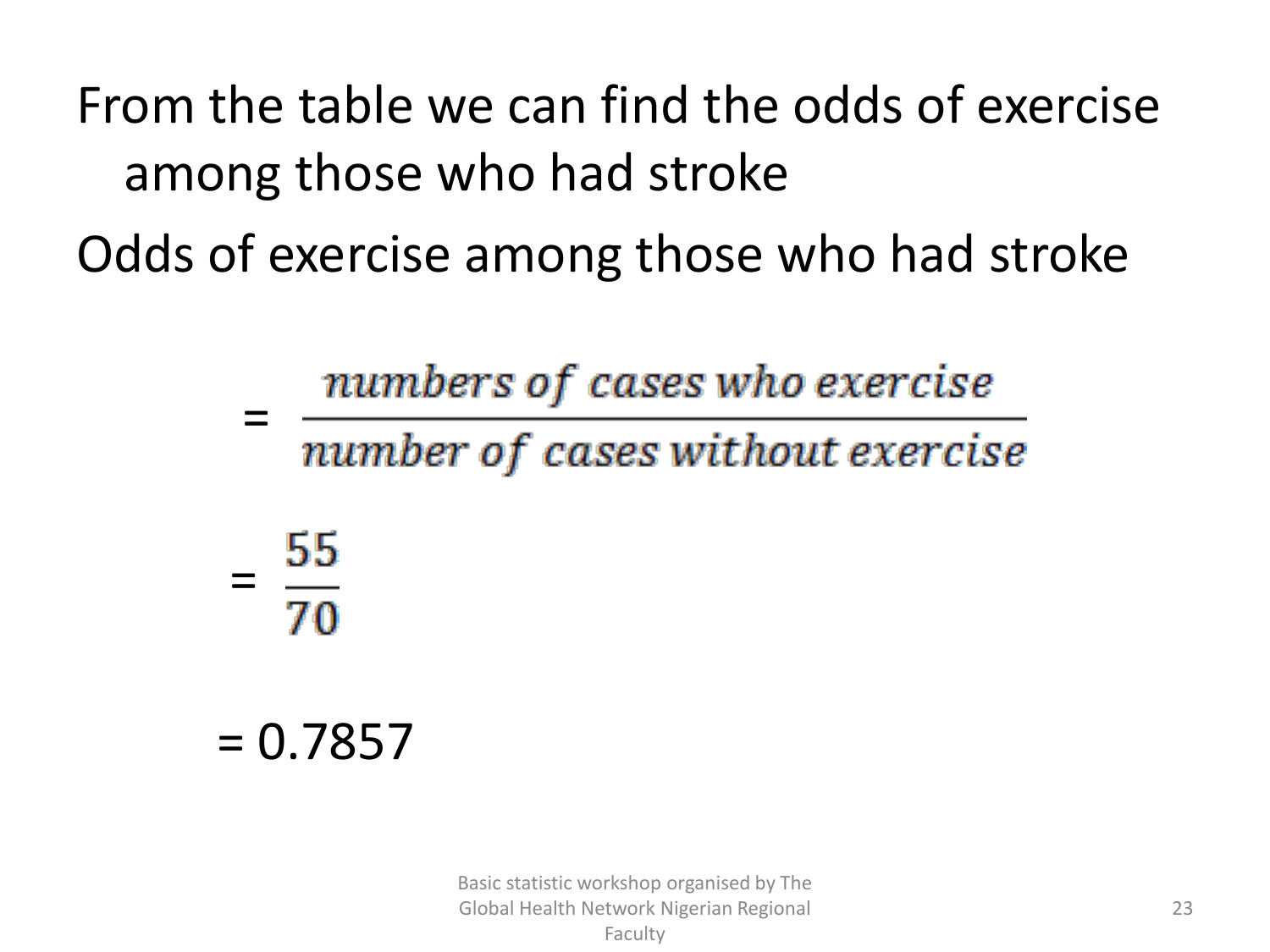We can as well calculate the odds of exercise among those who hadn't had stroke

> numbers of control who exercise = number of contol without exercise

|          | 130 |  |
|----------|-----|--|
| $\equiv$ | 68  |  |
|          |     |  |

= 1.9118

In other words, among those who'd had a stroke, the odds that they had exercised was less than half the odds (0.7857/1.9118) of those who hadn't had a stroke.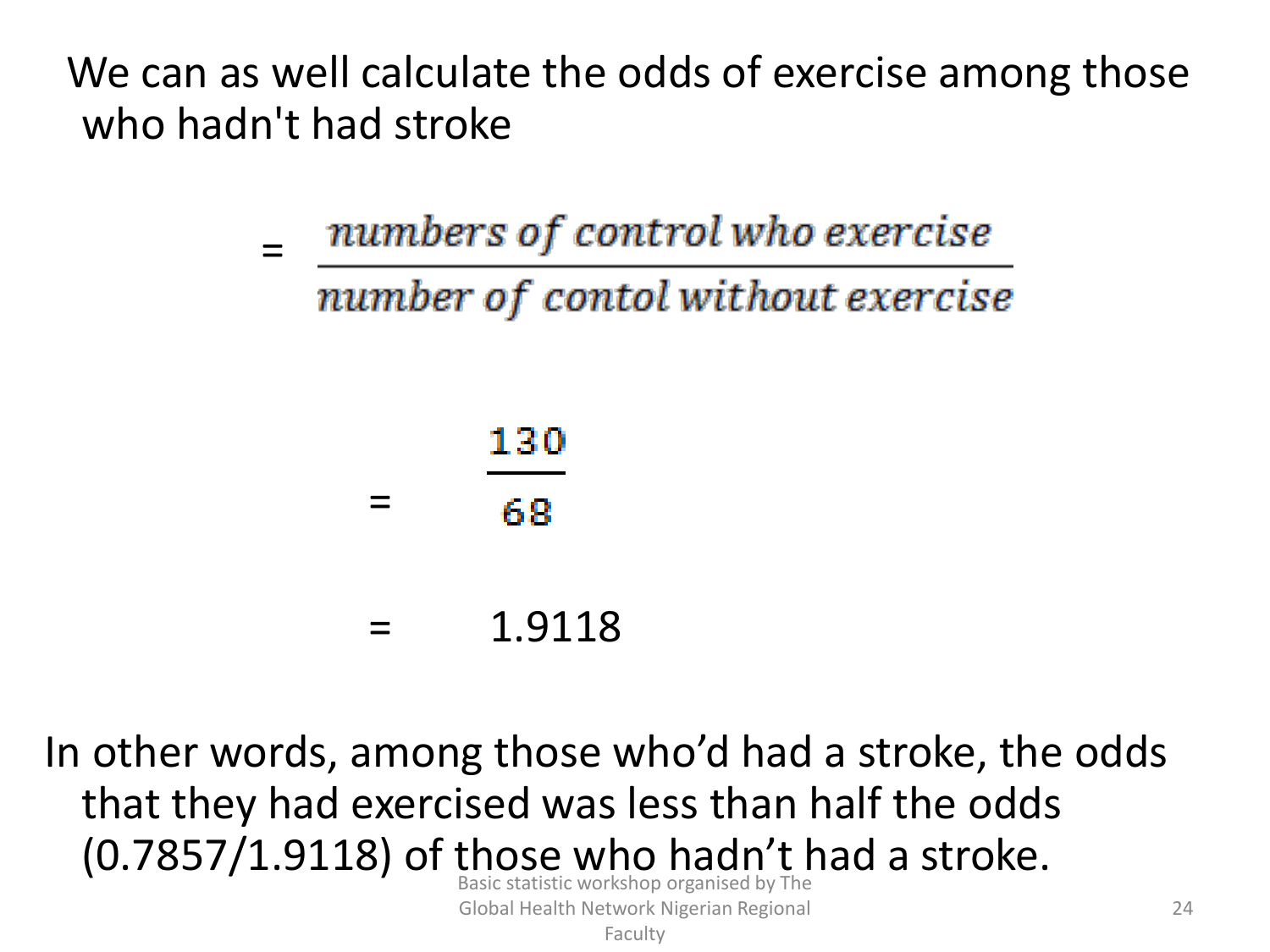#### **The odds ratio**

An odds ratio (OR) is a measure of association between an exposure and an outcome.

In a case-control study you can compare the odds that those with a disease will have been exposed to the risk factor, with the odds that those who don't have the disease or condition will have been exposed.

If you divide the former by the latter you get the *odds ratio*.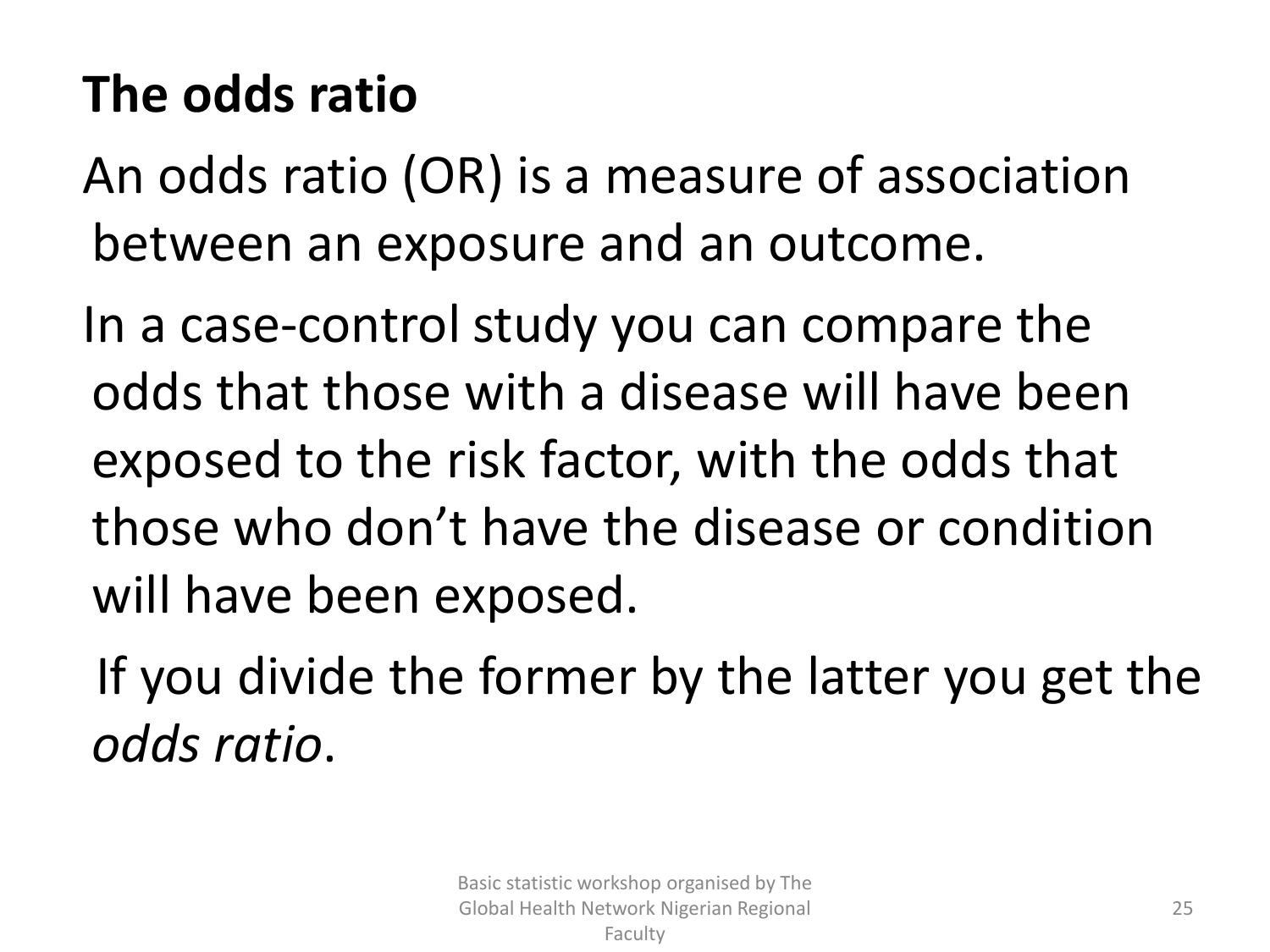#### We can generalize the odds ratio calculation with the help of the  $2 \times 2$  table below

|                         |  |     | Cases | Control |
|-------------------------|--|-----|-------|---------|
| Exposed to risk factors |  | Yes | a     |         |
|                         |  | no  |       |         |

U. The odds of exposure to the risk factor among those with the disease  $=$ C The odds of exposure to the risk factor among the healthy controls = Basic statistic workshop organised by The Global Health Network Nigerian Regional Faculty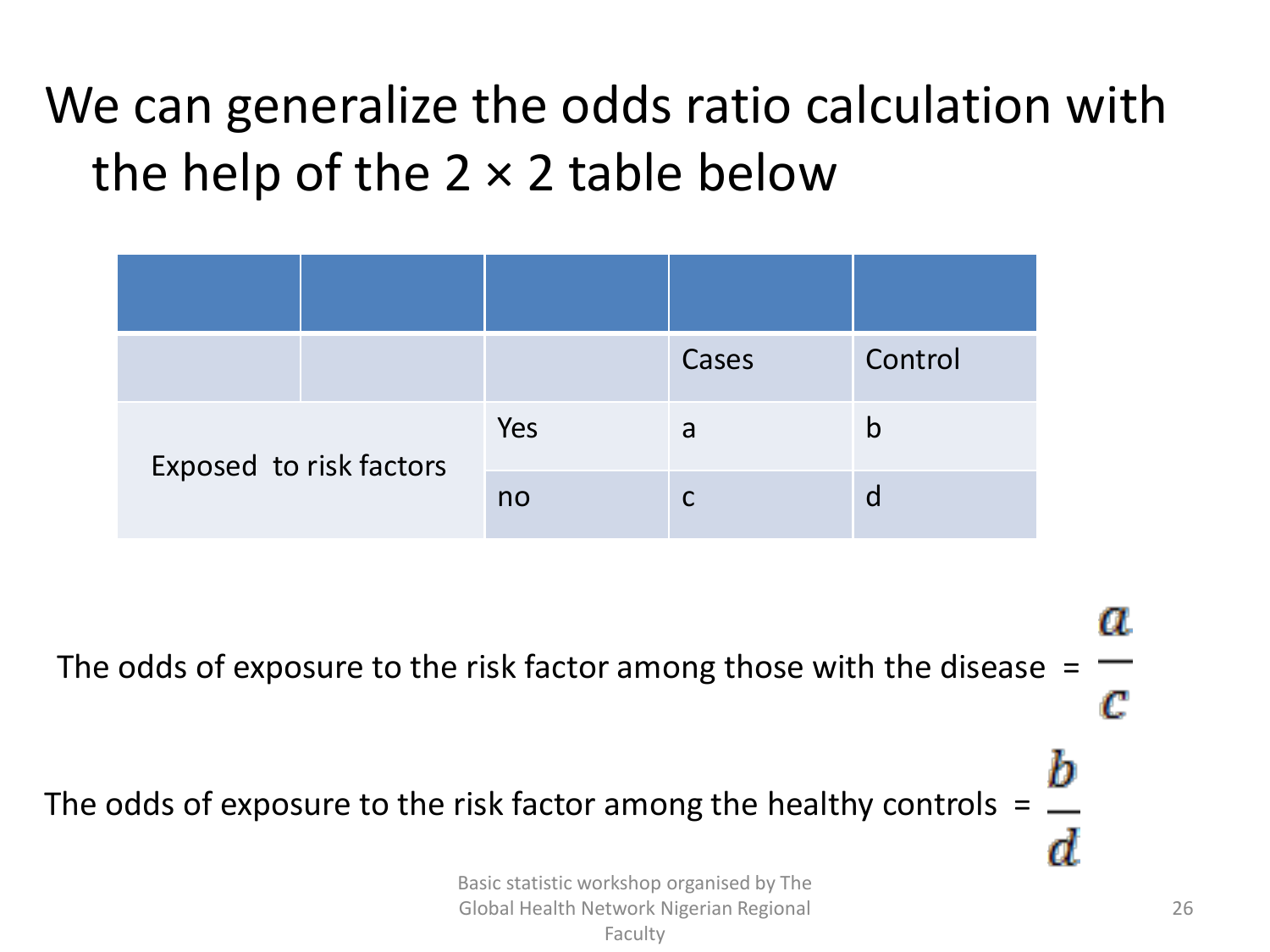#### The formula for calculating odds ratio is therefore

$$
\frac{a}{c}\bigg|_{\frac{b}{d}} = \frac{ad}{bc}
$$

#### **Example**

#### Find the odds ratio of exercise for those with stroke compared to those without stroke from table A.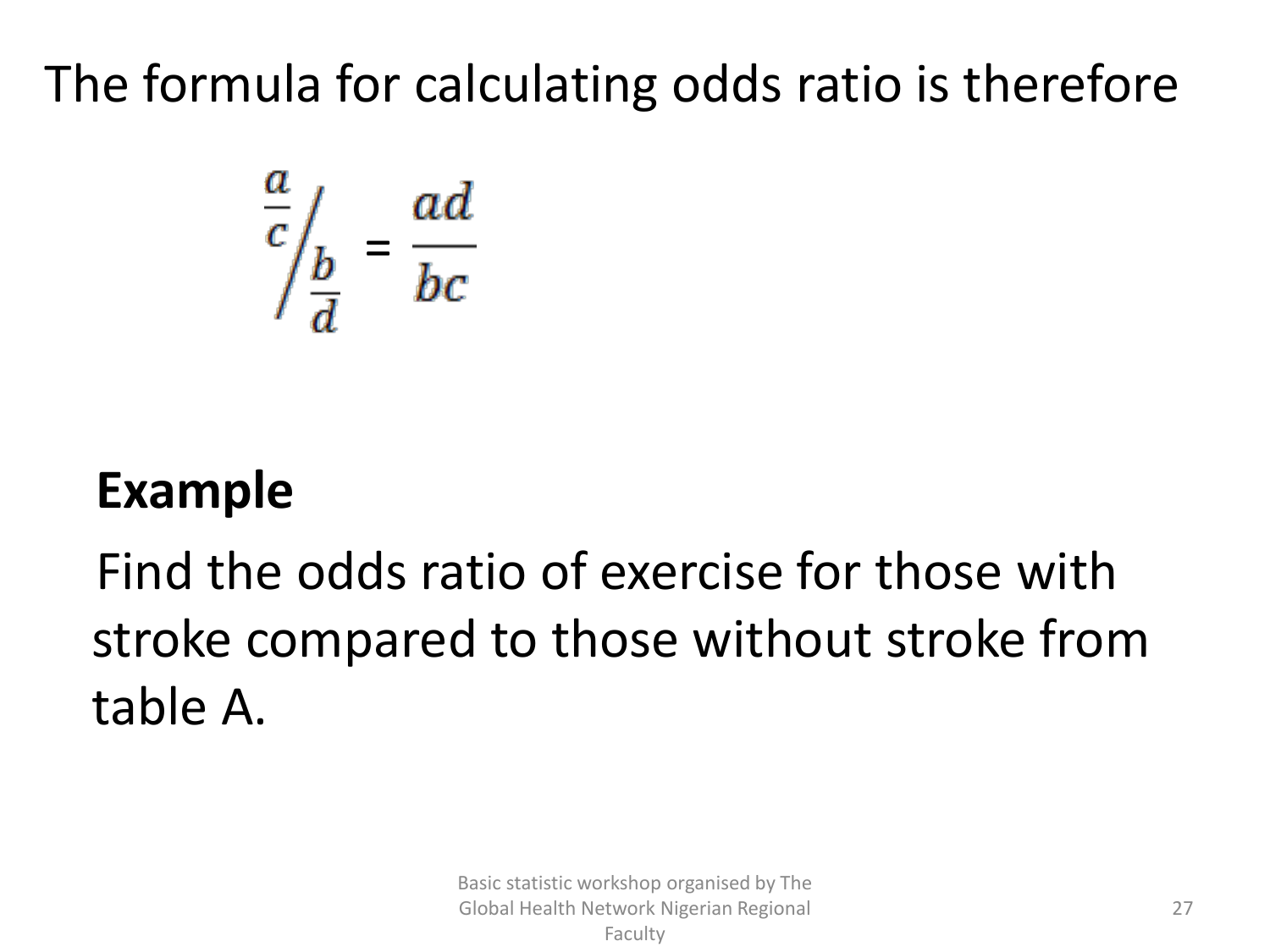Solution

# $a = 55 b = 130 c = 70 d = 68$ Odds ratio =  $\frac{ad}{bc}$  =  $\frac{55 \times 68}{130 \times 70}$

 $= 0.4110$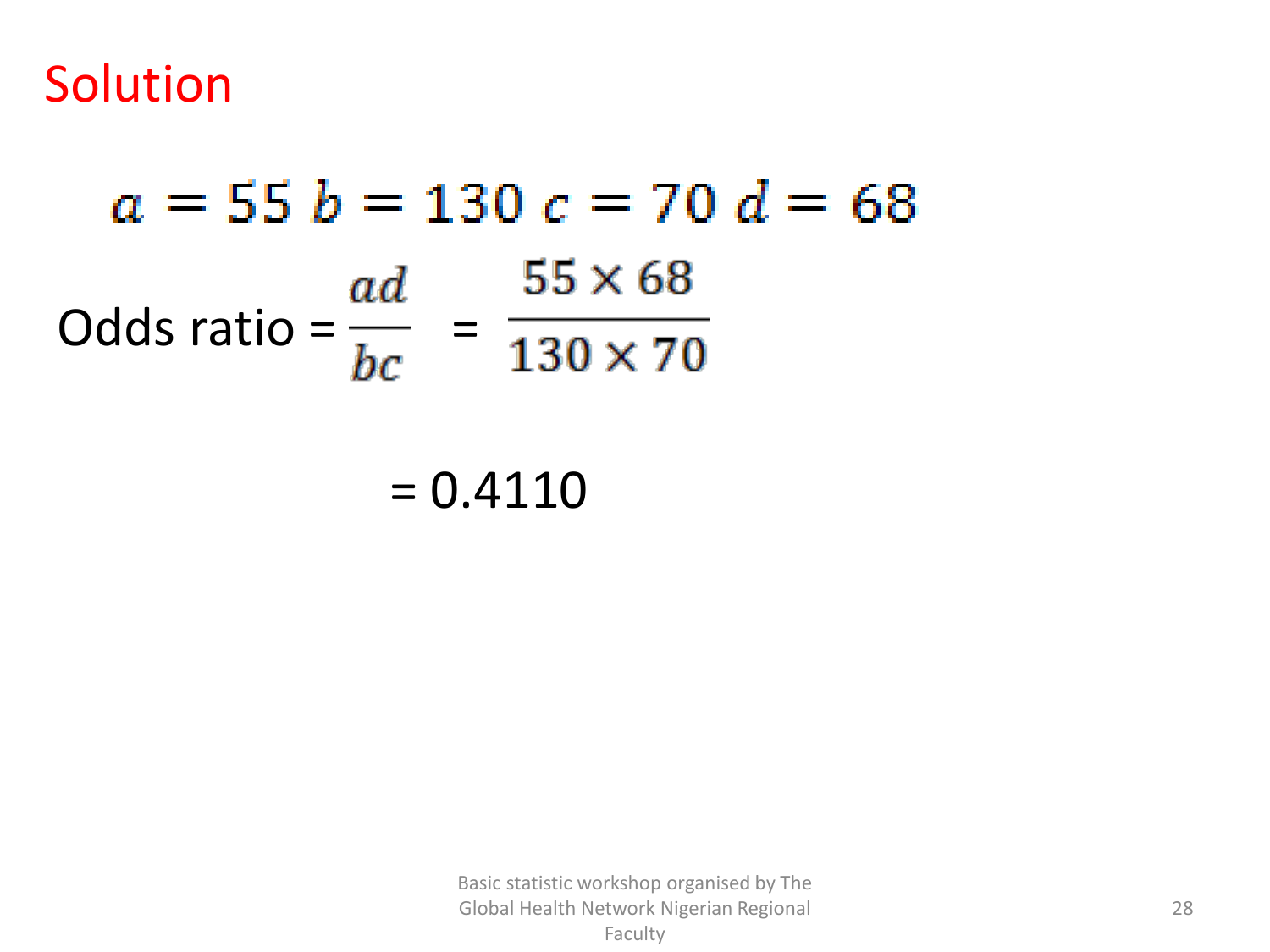#### Stata commands

- use "C:\Users\ADIGUM\Desktop\abuja\odd\_ratio.dta", clear
	- cci 55 70 130 68 for cell values
	- cc diseasevariable exposurevariable
	- cc stroke exe